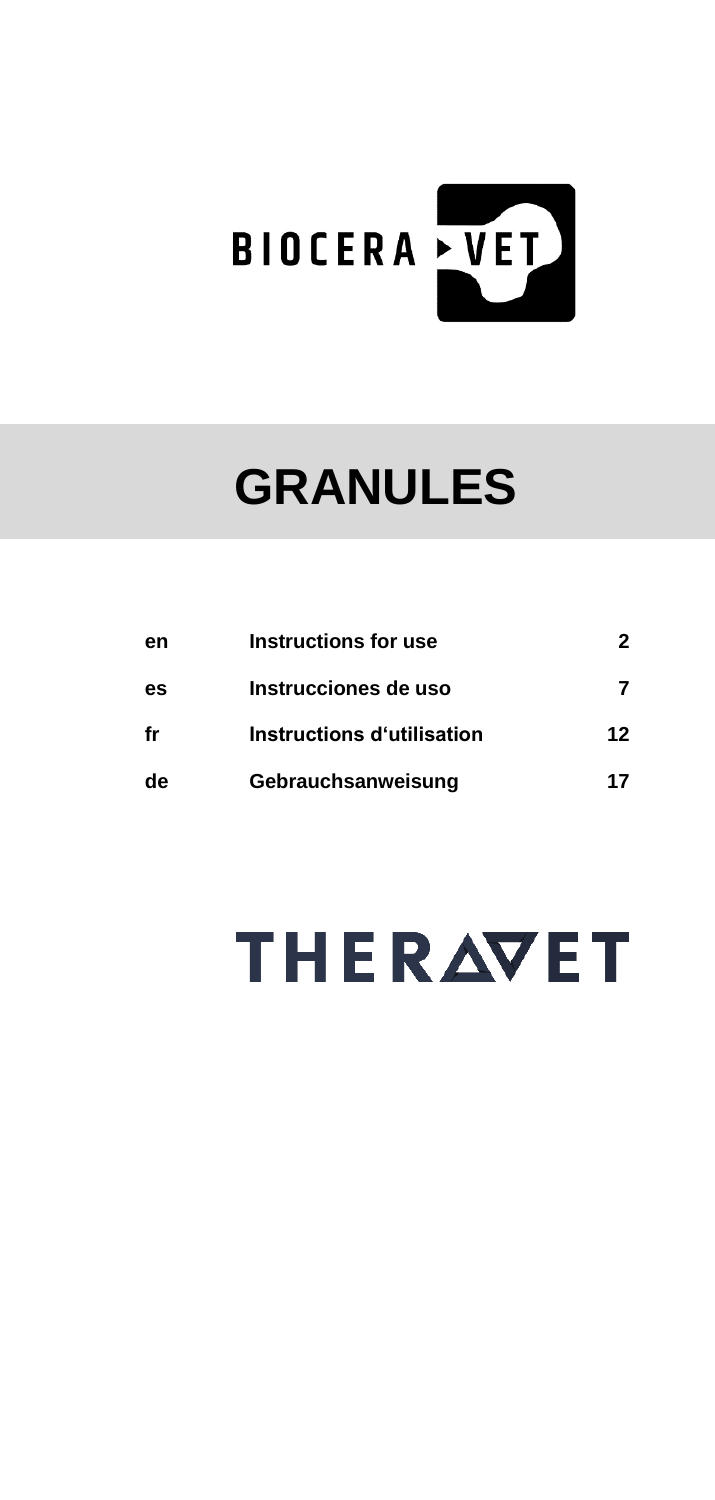#### **en - Instructions for use**

#### **DESCRIPTION**

**BIOCERA-VET® GRANULES** is a synthetic, porous, biocompatible and bioresorbable bone substitute material for filling nonload-bearing bone defects.

BIOCERA-VET® GRANULES is a sterile single-use product. BIOCERA-VET® GRANULES is available in different volumes and is presented as multipacks.

#### **COMPOSITION**

BIOCERA-VET® GRANULES is a porous, mineral bone substitute material of synthetic calcium and phosphates. The calcium phosphate phases are present with microcrystalline, calciumdeficient hydroxyapatite (CDHA) and alpha-tricalcium phosphate (α-TCP), which are the main phases. The minor phase consists of calcium hydrogen phosphate (monetite) and calcium carbonate (calcite). The chemical composition and crystalline structure of the final reaction product (CDHA) corresponds largely to the mineral components of natural bone.

#### **INDICATIONS**

BIOCERA-VET® GRANULES is a synthetic, porous bone substitute material for filling non-infected bone defects in companion animals.

#### **TARGET SPECIES**

BIOCERA-VET® GRANULES is intended for bone void filling as add-on of bone surgeries in dogs and cats.

#### **AREA OF APPLICATION**

BIOCERA-VET® GRANULES is intended for filling or reconstructing non-load-bearing bone defects or for filling bone defects that have been sufficiently stabilized by appropriate means.

Particular areas of application are:

- bone fractures with bone defect e.g. fractures of the tibia, ulna, or femur
- bone fusion at a joint level Arthrodesis e.g. carpal or tarsal joint
- bone defects following bone resection as corrective osteotomy in angular or rotational limb deformity
- bone defect following tibial tuberosity advancement (TTA)
- bone defects following resection of benign bone tumors or bone cysts
- filling of bone defects in oral and maxillofacial surgery
- filling of spinal cages

BIOCERA-VET® GRANULES must only be applied into a well vascularized and non-infected bone bed, in order to ensure the formation of new bone. The correct reduction and stabilization of fractures is to be assured through sufficient fixation.

BIOCERA-VET® GRANULES is a single-use implant material.

#### **INSTRUCTION FOR USE**

BIOCERA-VET® GRANULES is an implantable product and designed for use in open surgical applications.

The BIOCERA-VET® GRANULES package contains the sterile, ready-to-use product.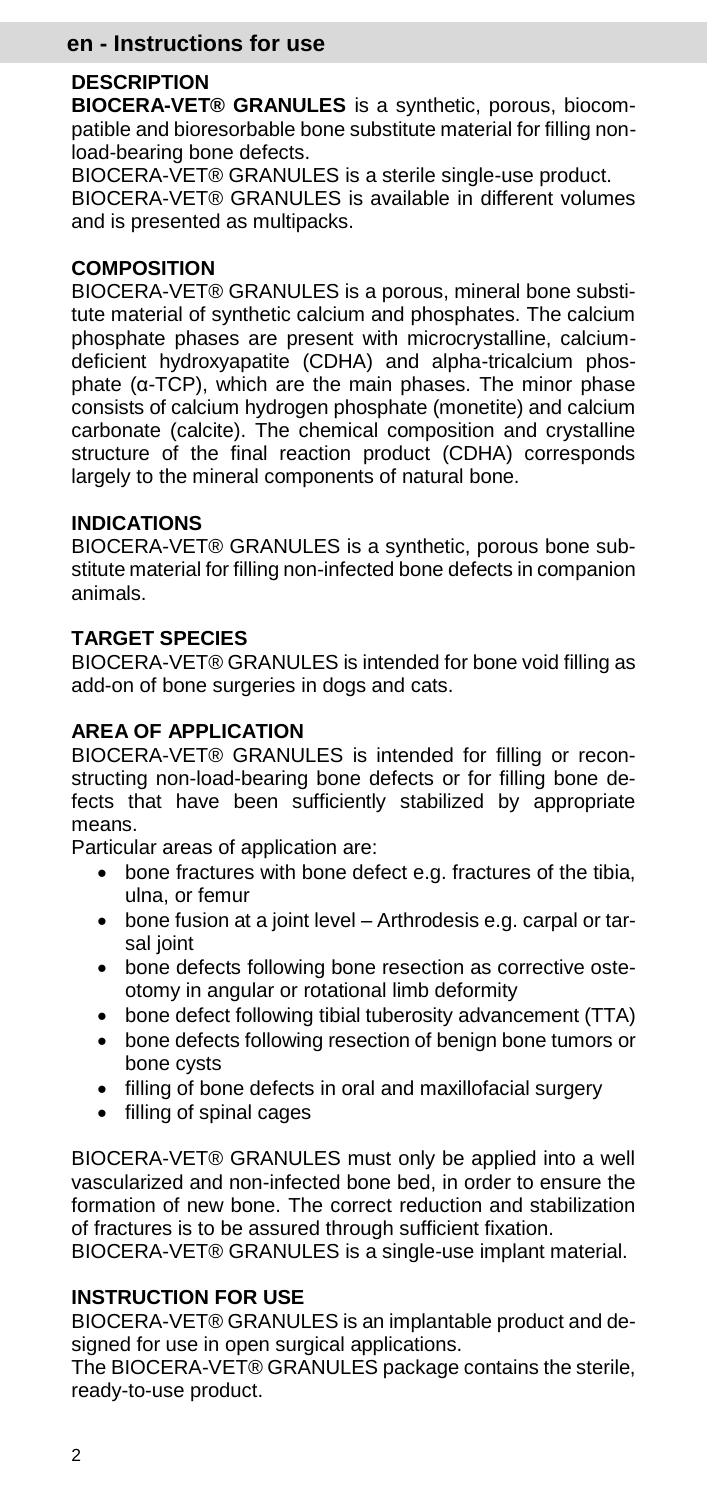BIOCERA-VET® GRANULES can be combined intra-operatively with allogeneic or autologous materials, particularly blood, blood-based products, bone marrow aspirate or autologous cancellous bone. In these cases, particular attention should be paid to ensuring aseptic conditions.

BIOCERA-VET® GRANULES must only be implanted after sufficient debridement of the bone defect in order to provide a vital bone site. The defect should be filled completely in order to achieve a direct osseous contact between BIOCERA-VET® GRANULES and the surrounding bone. If it is impossible to fill the defect completely with BIOCERA-VET® GRANULES alone, the remaining defect sites could be filled with autologous bone or allogeneic materials.

BIOCERA-VET® GRANULES is resorbed and replaced by the body's own tissues. Residual material may still be visible on Xrays for up to 12 months. Incomplete resorption does not constitute an impairment of its function as a defect filler. The speed of new bone formation is not affected.

#### **DOSAGE AND APPLICATION**

BIOCERA-VET® GRANULES is available in the following granules size and volumes:

| <b>Granules size</b> | Content         |
|----------------------|-----------------|
|                      | 5 x 1 cc        |
| 500-710 um           | $3 \times 3$ cc |
|                      | $3 \times 5$ cc |

No upper dose limit for the implantation of BIOCERA-VET® GRANULES can be fixed. The amount of BIOCERA-VET® GRANULES necessary to fill a defect is dependent on the defect size.

#### **STERILIZATION**

BIOCERA-VET® GRANULES is a sterile medical device.

Sterilization is achieved by means of gamma irradiation. Due to the risk of infection transmission and/or the potential impairment of product performance, BIOCERA-VET® GRANULES must not be cleaned or resterilized.

BIOCERA-VET® GRANULES is intended for single use only.

#### **STORAGE AND SHELF LIFE**

No particular storage conditions must be observed. It is recommended to store BIOCERA-VET GRANULES in a dry place at room temperature. As it is a sterile medical device, the package has to be protected from damage in order to avoid contamination of the product itself.

BIOCERA-VET® GRANULES from damaged packages must not be used. The expiry date is on the labels. The product must not be used after this date.

#### **ADDITIONAL NOTIFICATIONS**

Caution: Federal (USA) law restricts this device to be used by or on the order of a licensed veterinarian. For animal use only.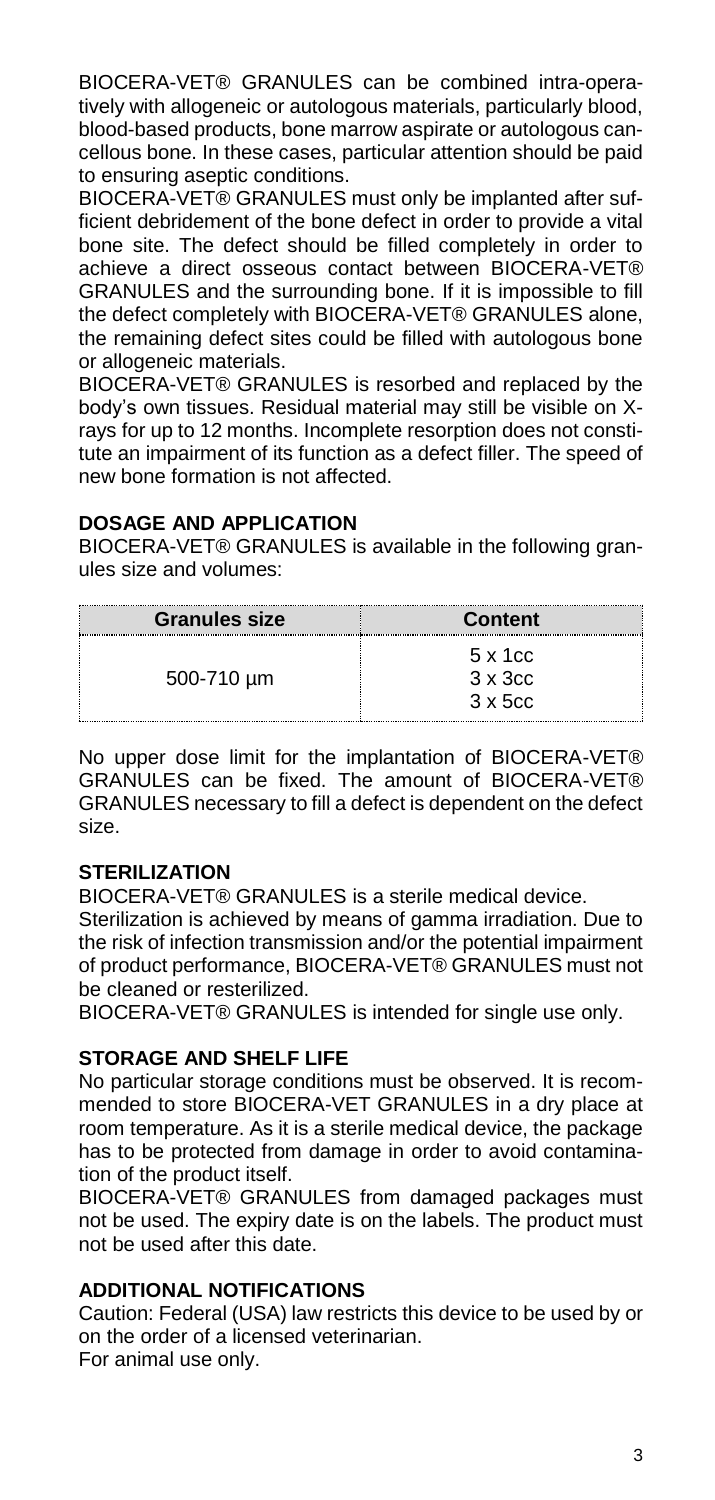#### **DISPOSAL**

No special disposal measures are required for unopened products. Explanted or contaminated material must be disposed of in accordance with the veterinary practices' standard disposal procedure.

#### **CONTRAINDICATIONS**

BIOCERA-VET® GRANULES must not be used in case of:

- acute or chronic infections at the implantation site, e.g. osteomyelitis
- bone defects in the area of open epiphyseal plates
- patients with known calcium metabolism disorders, e.g. hypercalcemia

BIOCERA-VET® GRANULES must be used only after carefully weighing the risks and benefits in the case of:

- disorders of the bone metabolism
- endocrinopathies
- immunosuppressive therapy
- simultaneous therapy with medicines that influence bone metabolism
- simultaneous treatment with resorption-inhibiting active ingredients (particularly bisphosphonates, long term treatments with NSAIDs – non-steroidal anti-inflammatory drugs)

#### **USE DURING PREGNANCY OR LACTATION**

Studies in pregnant or nursing animals have not been conducted.

#### **USE IN PUPPIES**

Studies in puppies have not been conducted. There are no known reasons which would restrict use in young animals.

#### **INTERACTIONS**

If the patient is being treated at the same time with resorptioninhibiting active substances (particularly bisphosphonates, NSAIDs – non-steroidal anti-inflammatory drugs), it should be assumed that the resorption of the implant material will be slowed, an increased risk of subsequent bone breakage cannot be excluded.

No additional interactions with other medical devices or medicines are known, as long as they do not have a direct effect on bone metabolism (see Contraindications).

BIOCERA-VET® GRANULES is a non-metallic, non-conducting and non-magnetic scaffold and therefore is designated as MRI safe.

#### **PRECAUTIONS AND WARNINGS**

The use of BIOCERA-VET® GRANULES is restricted to specialists who through their training are familiar with handling bone substitute materials, with the appropriate surgical techniques as well as with the treatment of bone defects.

Upon application of BIOCERA-VET® GRANULES, as with all surgical interventions, surgery-related risks may occur, particularly rejection reactions, pseudarthrosis, swelling, seroma and hematoma formation, pain, and wound healing disorders. Subsequent revision operations may become necessary.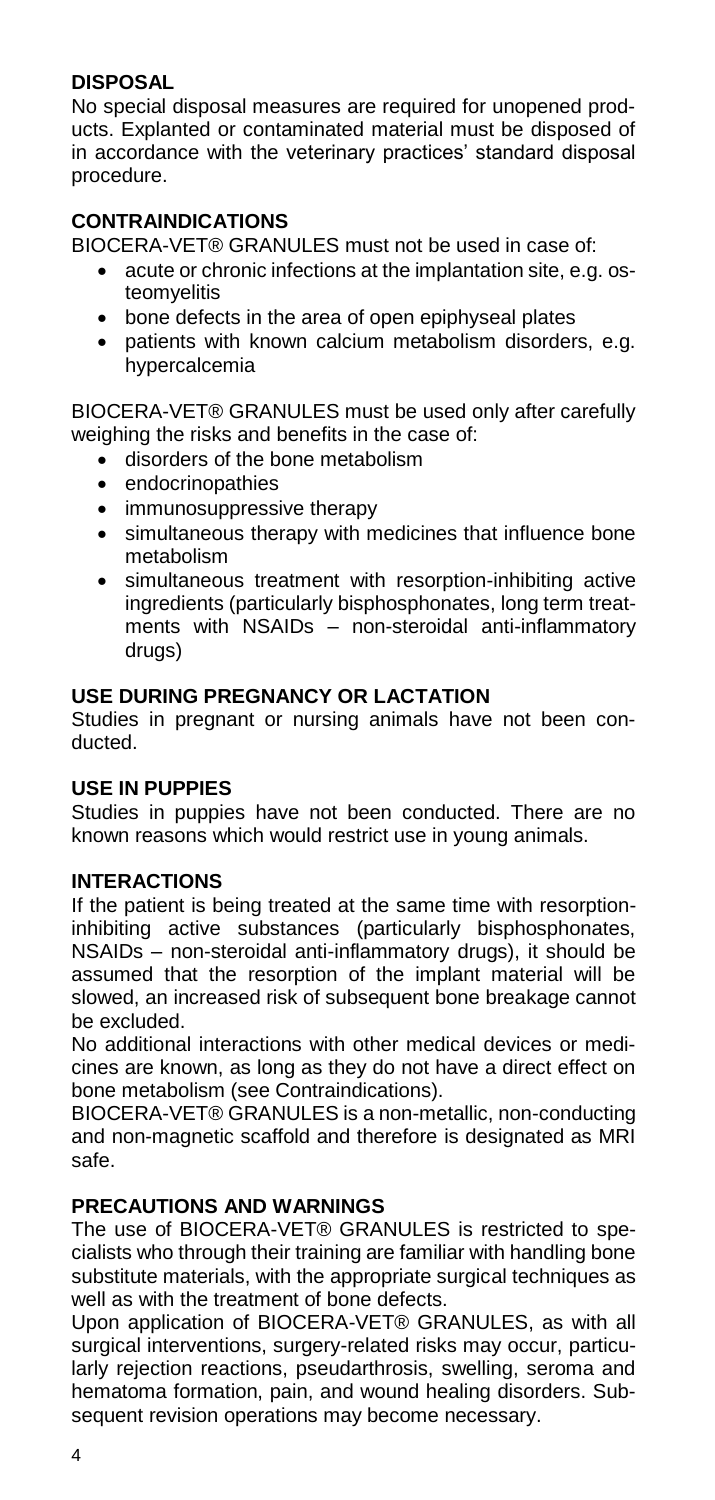The treatment of post-operative infections may be hampered by the presence of an implanted foreign body and it may prove necessary to remove the implanted material.

Any implanted foreign body can lead to fever or an allergic reactions or inflammation.

Very rare cases of allergic reactions and anaphylactic shock to the component Macrogolglycerol ricinoleate Ph. Eur., which is used in the manufacturing of BIOCERA-VET® GRANULES, are described in the literature. Despite the steps to remove this during the manufacturing process, traces of this substance may still be present in the product.

In order to avoid delays during the surgical procedure, it should be ensured prior to treatment that a sufficient number of BIOC-ERA-VET® GRANULES units is available, e.g. in the form of multipacks, to fill the bone defect completely. Any unused content of opened or damaged packages must not be used for further operations and must be discarded.

For patients with severely impaired kidney function, adrenal insufficiency or liver cirrhosis, the additional intake of small amounts of potassium can increase the danger of hyperkalemia or aggravate the existing condition. This is also the case for patients with reduced renal potassium excretion induced by the use of medicinal products (e.g. heparin, ACE inhibitors, potassium-sparing diuretics, spironolactone, non-steroidal anti-inflammatory drugs, cyclosporin A). In particular when large amounts of implanted BIOCERA-VET® GRANULES are used, serum potassium levels must be monitored.

Patients with weaker immune systems are at higher risks of infections and implant loss. Owner of such patients should be informed by medical staff of the possible risks before surgery.

#### **SIDE EFFECTS**

No serious side effects attributable to BIOCERA-VET® GRAN-ULES are known.

**MANUFACTURING Manufactured by:** 

## **INNOTERE**

biomaterial

INNOTERE GmbH Meissner Str. 191 01445 Radebeul GERMANY +49 351 2599 9410 www.innotere.de

## **For TheraVet SA: THERAVET**

TheraVet 32/1, Avenue Jean Mermoz 6041 GOSSELIES BELGIUM www.thera.vet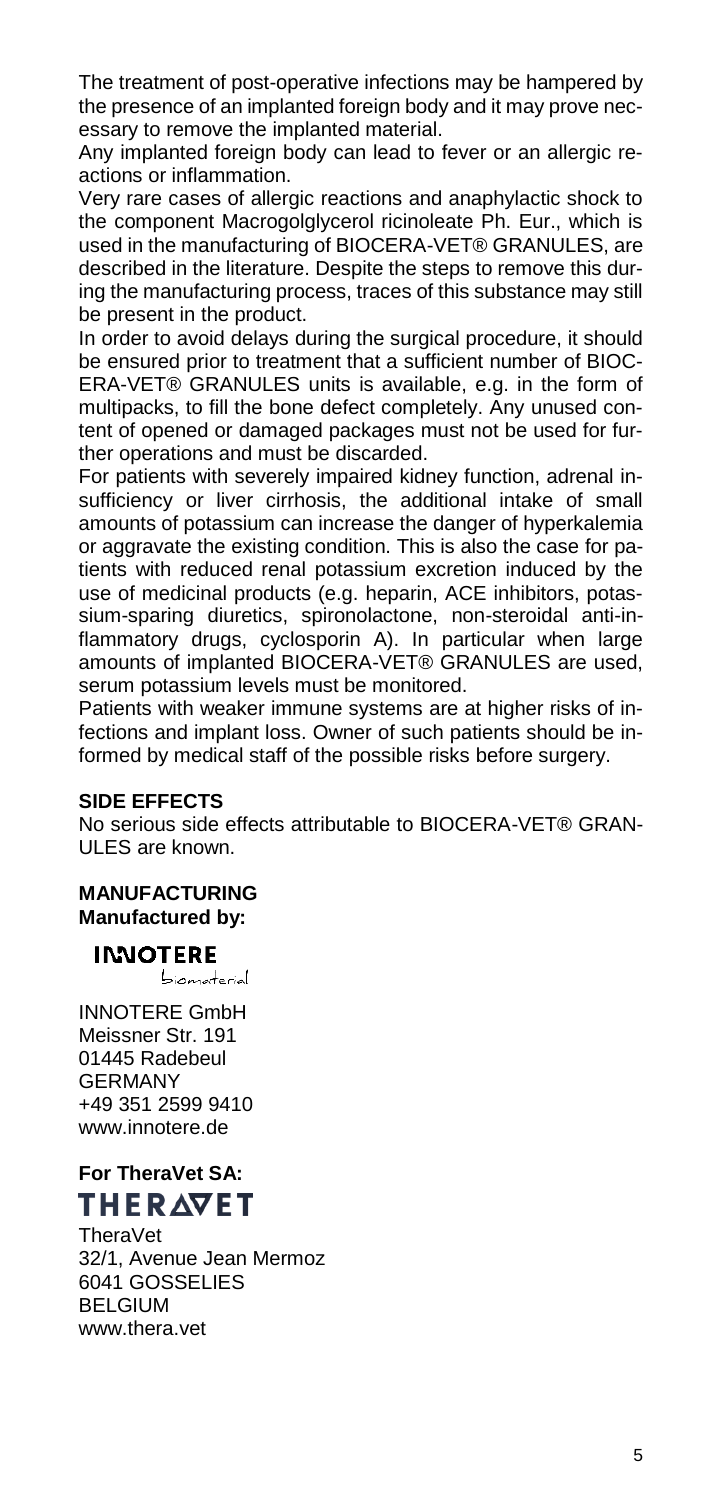## **Customer Service**

Email: customerservice@thera.vet Phone: +32 71 96 00 44

## **SYMBOLS**

| Single use                                                  |
|-------------------------------------------------------------|
| Do not use if the sterile protection envelope<br>is damaged |
| Prior to use, read instructions for use                     |
| Expiry date                                                 |
| Sterile by irradiation                                      |
| Do not resterilize                                          |
| Read the user manual                                        |
| Double sterile barrier system                               |
| MR safe                                                     |
| Manufacturer                                                |
| Distributor                                                 |

Dated: 2022/05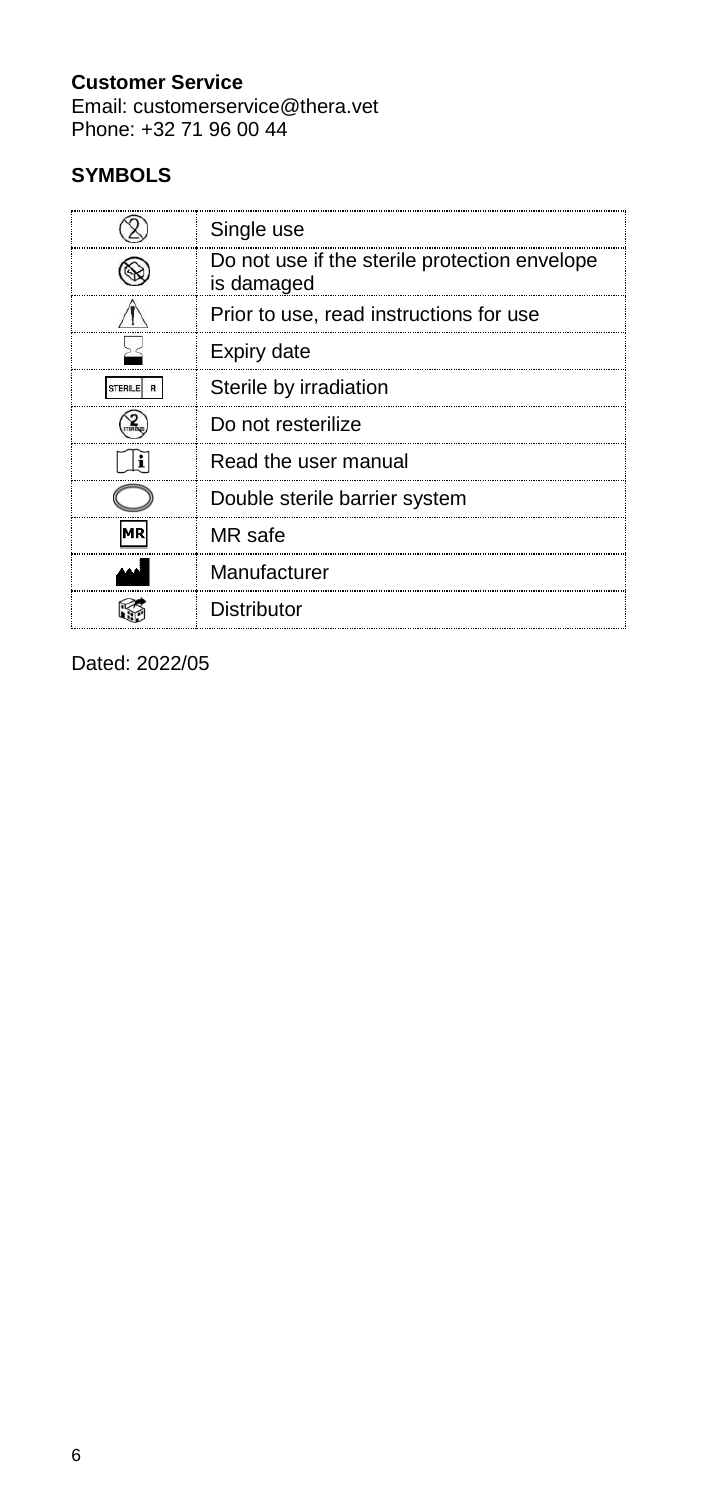#### **es - Instrucciones de uso**

#### **DESCRIPCIÓN**

**BIOCERA-VET® GRANULES** es un material de sustitución de masa ósea sintético, poroso, biocompatible y biorreabsorbible para rellenar tejido óseo dañado en una zona sin cargas.

BIOCERA-VET® GRANULES es un producto estéril de un solo uso.

BIOCERA-VET® GRANULES está disponible en diferentes volúmenes en formato multipacks.

#### **COMPOSICIÓN**

BIOCERA-VET® GRANULES es un material poroso a base de fosfato cálcico para la sustitución de masa ósea. Una fase principal microcristalina de hidroxiapatita deficiente en calcio (CDHA) y una fase secundaria, se compone de fosfato hidrogenada de calcio (monetita) y carbonato cálcico (calcita).

El producto final (CDHA) posee una composición química y una estructura cristalina muy similar a los componentes minerales del hueso natural.

#### **INDICACIÓN**

BIOCERA-VET® GRANULES es un material poroso de sustitución de masa ósea, para rellenar tejido óseo dañado no infectado en animales de compañía.

#### **ESPECIES INDICADAS**

BIOCERA-VET® GRANULES ha sido creado como complemento en cirugías en perros y gatos, para rellenar defectos óseos y facilitar la reconstrucción de tejido óseo.

#### **ÁMBITOS DE APLICACIÓN**

BIOCERA-VET® GRANULES ha sido creado para rellenar defectos óseos y facilitar la reconstrucción de tejido óseo en zonas sin carga, que ha sido estabilizado quirúrgicamente con las medidas adecuadas.

Los ámbitos de aplicación previstos son:

- Fracturas con pérdidas óseas, p. ej. fracturas de tibia, radio o húmero;
- Fusión ósea a nivel articular artrodesis del carpo o del tarso;
- Corrección de las alteraciones rotacionales y angulares del miembro tras una osteotomía de tejido óseo dañado.
- Relleno del espacio tras una osteotomía de la tuberosidad anterior de la tibia;
- Tejido óseo dañado tras la resección de tumores y quistes benignos;
- Relleno de defectos óseos en las cirugías bucales y maxilofaciales;
- Relleno de la jaula espinal

BIOCERA-VET® GRANULES debe aplicarse en un lecho óseo con buena vascularización y sin infecciones para asegurar la formación de nuevo hueso. Debe garantizarse que las fracturas se reducen y estabilizan mediante una fijación adecuada. BIOC-ERA-VET® GRANULES es un material de implante de uso único.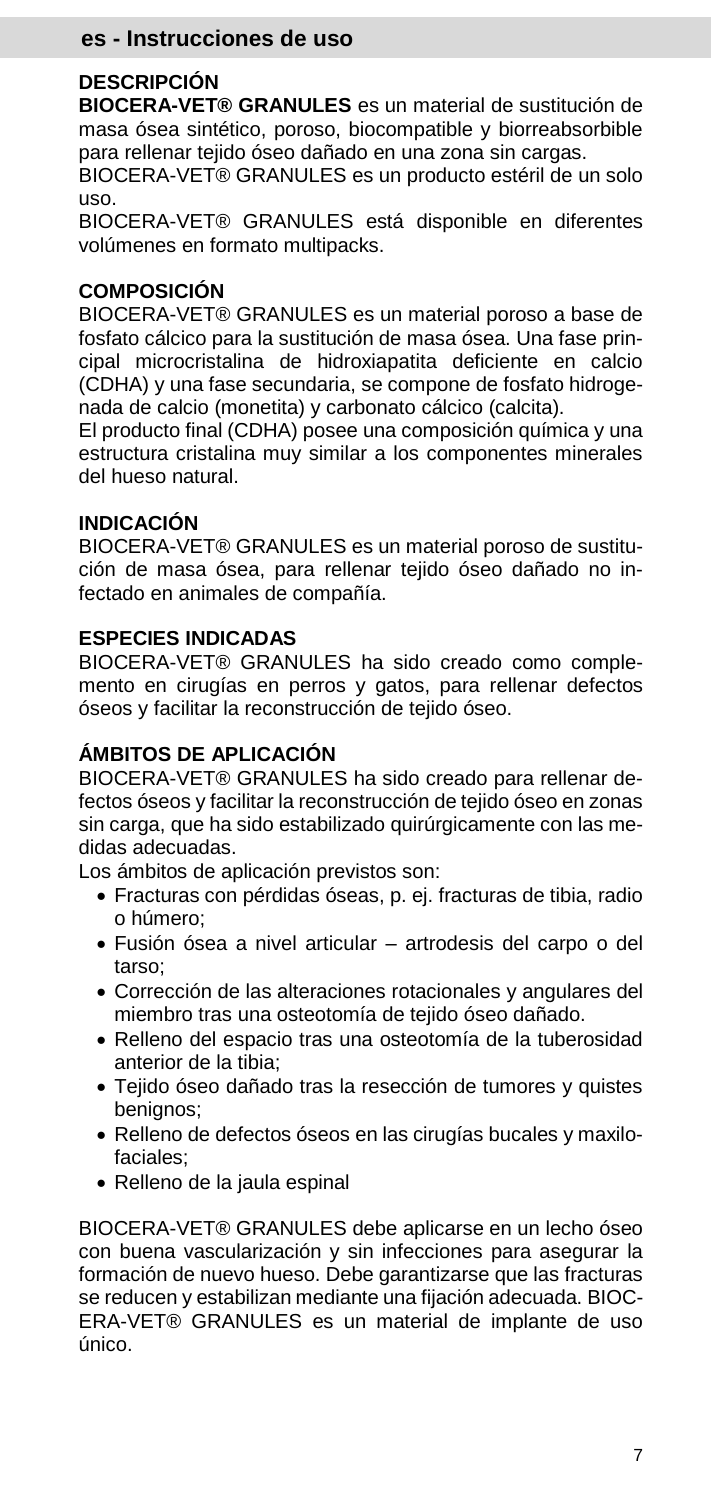#### **APLICACIÓN**

BIOCERA-VET® GRANULES es un producto implantable para la aplicación abierta.

El envase de BIOCERA-VET® GRANULES contiene un producto estéril y listo para su aplicación.

BIOCERA-VET® GRANULES puede ser combinado durante la cirugía con materiales alógenos o autólogos, en particular la sangre, materiales a base de sangre, aspirado de médula ósea, o hueso esponjoso autólogo. En estos casos, se tiene que prestar especial atención en mantener condiciones asépticas.

Se recomienda implantar BIOCERA-VET® GRANULES únicamente tras el desbridamiento adecuado del tejido óseo dañado. El defecto óseo debe rellenarse completamente para establecer un contacto óseo directo entre BIOCERA-VET® GRANULES y el hueso colindante. Si no es posible rellenar completamente el defecto solamente con BIOCERA-VET® GRANULES, las zonas que permanecen vacías pueden ser rellenadas con hueso autólogo u otros materiales alogénicos.

BIOCERA-VET® GRANULES es reabsorbido y reemplazado por tejido óseo. BIOCERA-VET® GRANULES puede llegar ser visible en radiografías hasta 12 meses, después de su uso. Una reabsorción incompleta no es indicativa de una disminución de su eficacia en rellenar el defecto óseo. La rapidez de formación de nuevo hueso no es alterada.

#### **DOSIS Y APLICACIÓN**

BIOCERA-VET® GRANULES se ofrece en las siguientes presentaciones:

| Medida de los gránulos | Contenido                                             |
|------------------------|-------------------------------------------------------|
| 500-710 um             | $5 \times 1$ cc<br>$3 \times 3$ cc<br>$3 \times 5$ cc |

No se ha establecido una dosis máxima de aplicación de BIOC-ERA-VET® GRANULES. La cantidad de BIOCERA-VET® GRANULES necesaria para rellenar un defecto depende del tamaño del defecto.

#### **PROCESO DE ESTERILIZACIÓN**

BIOCERA-VET® GRANULES es un dispositivo médico estéril. La esterilización se realiza mediante rayos gamma. Debido al riesgo de transmisión de infecciones o posibles alteraciones, BI-OCERA-VET® GRANULES no se puede lavar ni reesterilizar. BIOCERA-VET® GRANULES es un producto de uso único.

#### **CONSERVACIÓN Y CADUCIDAD**

N Se recomienda conservar BIOCERA-VET GRANULES en un lugar seco a temperatura ambiente.

Dado que se trata de un dispositivo médico estéril, se recomienda proteger el envase de posibles daños a fin de evitar la contaminación del producto.Los productos cuyos envases han sido abiertos o dañados deben desecharse. La fecha de caducidad figura en las etiquetas. Una vez expirada esta fecha, no se deberá utilizar el producto.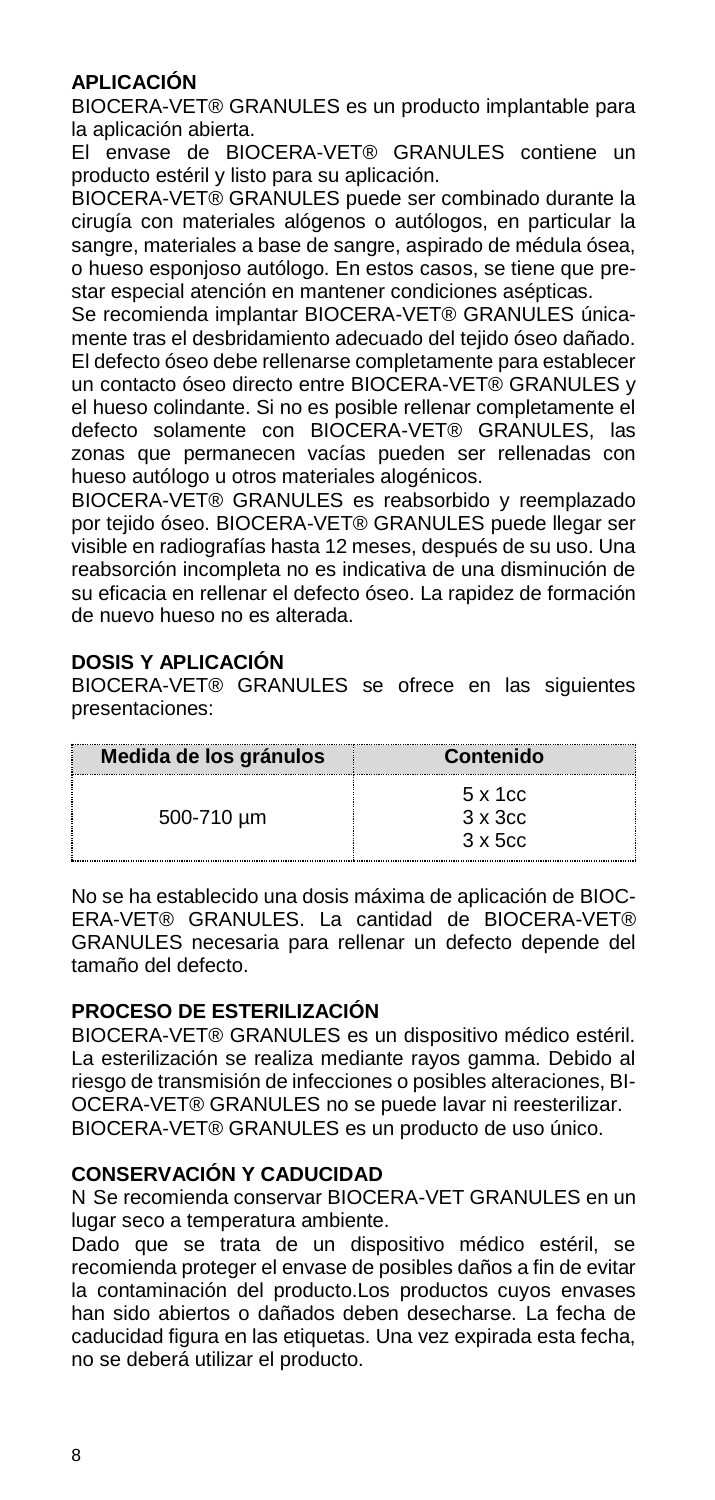#### **INFORMACIÓN ADICIONAL**

Atención: las normas federales en los Estados Unidos de América (USA) limitan el uso de este producto a un veterinario con licencia o bajo su aprobación. Sólo para uso animal.

#### **ELIMINACIÓN**

No es necesario un proceso de eliminación especial de los productos sin abrir. El material extraído o contaminado debe eliminarse según los reglamentos en medicina veterinaria.

#### **CONTRAINDICACIONES**

No se debe aplicar BIOCERA-VET® GRANULES en los casos siguientes:

- Zonas de implante con infección aguda o crónica, p. ej. **Osteomielitis**
- Tejido óseo dañado en el área de una epífisis abierta
- Pacientes con trastornos del metabolismo del calcio, por ej. hipercalcemia.

Se podrá aplicar BIOCERA-VET® GRANULES, pero únicamente bajo una estricta valoración de los riesgos y los beneficios, en los siguientes casos:

- Alteraciones del metabolism óseo
- Endocrinopatías
- Terapias inmunosupresoras
- Terapia simultánea con medicamentos que inciden sobre el metabolismo óseo (bifosfonatos, tratamiento prolongado con AINE-antiinflamatorios no esteroideos)

#### **APLICACIÓN DURANTE EL EMBARAZO Y EL PERIODO DE LACTANCIA**

No existen datos clínicos para la aplicación en hembras embarazadas o lactantes.

#### **APLICACIÓN EN CACHORROS**

No se han realizado estudios clínicos en cachorros. No hay razones clínicas para limitar el uso de BIOCERA-VET® GRAN-ULES en cachorros y animales jóvenes.

#### **INTERACCIONES**

Cuando existe un tratamiento simultáneo con sustancias activas que impidan la resorción (especialmente bifosfonatos, AINE – antiinflamatorios no esteroideos) deberá presuponerse una disminución de la tasa de resorción del material implantado; por ello, un aumento en el riesgo de fracturas no se puede excluir. No se tiene conocimiento de interacciones con otros dispositivos médicos o fármacos que no tengan efecto directo sobre el metabolismo óseo.BIOCERA-VET® GRANULES es un material de sustitución de masa ósea no metálico, no conductor y no magnético, por lo que puede clasificarse como seguro en resonancia magnética.

#### **PRECAUCIONES Y ADVERTENCIAS**

Únicamente los profesionales veterinarios que, por su formación, estén familiarizados con el manejo de materiales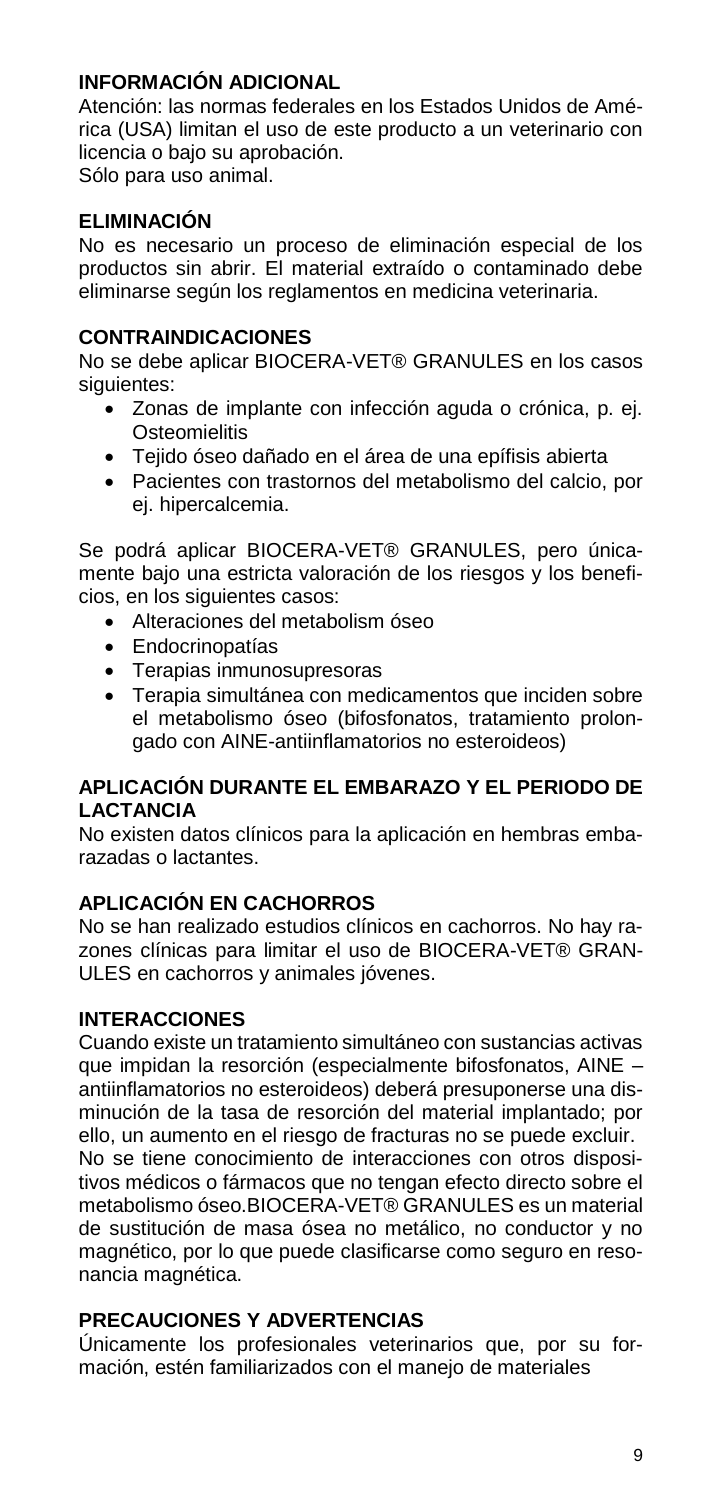de sustitución de masa ósea, con las técnicas quirúrgicas correspondientes, así como con el tratamiento de defectos óseos deberán aplicar BIOCERA-VET® GRANULES.

En la aplicación de BIOCERA-VET® GRANULES, como en todas las intervenciones quirúrgicas, pueden aparecer riesgos derivados de la operación como, por ejemplo, reacciones de rechazo, pseudoartrosis, inflamaciones, formación de seromas y hematomas, dolor y problemas de curación de la herida. Estos casos pueden exigir una nueva intervención en el paciente.

En el caso de pacientes inmunocomprometidos hay que tener en cuenta que puede existir un mayor riesgo de infecciones y rechazo del implante. El personal médico deberá informar los propietarios de dichos pacientes de los posibles peligros antes de la operación.

La implantación de un cuerpo extraño puede dificultar el tratamiento posoperatorio de infecciones y requerir que se extraiga dicho material.

Para retirar el cemento óseo, es posible emplear herramientas quirúrgicas convencionales que forman parte del instrumental quirúrgico estándar. Todo cuerpo extraño implantado puede provocar fiebre, alergias o reacciones inflamatorias.

Para el aceite de ricino polioxil 35, presente en BIOCERA-VET® GRANULES, se han descrito muy pocos casos de reacciones alérgicas y choque anafiláctico en humanos. Aún cuando se ha seguido un protocolo para extraerlo durante el proceso de fabricación, rastros de este material pueden permanecer.

Para evitar retrasos durante la intervención, se recomienda asegurarse de que se disponga de una cantidad suficiente de unidades de BIOCERA-VET® GRANULES (multipacks) para rellenar completamente el tejido óseo dañado a tratar, antes de la operación. El contenido no utilizado o dañado de un envase no debe ser utilizado para otras cirugías y debe ser descartado. En pacientes con función renal comprometida, insuficiencia suprarrenal o cirrosis hepática; la absorción de pequeñas cantidades de potasio puede incrementar el riesgo de padecer hiperpotasemia o, en caso de ya presentar hiperpotasemia, agravarla. Esto también es aplicable a pacientes con una eliminación renal de potasio comprometida, inducida por medicamentos (p. ej. por heparina, inhibidores de la ECA, diuréticos que retienen potasio, espironolactona, antiflogísticos no esteroideos, ciclosporina A). Los niveles de potasio deben ser controlados, en particular cuando una gran cantidad de BIOC-ERA-VET® GRANULES es implantada.

En el caso de pacientes inmunocomprometidos hay que tener en cuenta que puede existir un mayor riesgo de infecciones y rechazo del implante. Los propietarios de dichos pacientes deben ser informados de los posibles peligros por parte del personal médico antes de la operación.

#### **EFECTOS SECUNDARIOS**

No se conocen reacciones adversas relacionadas con la aplicación de BIOCERA-VET® GRANULES.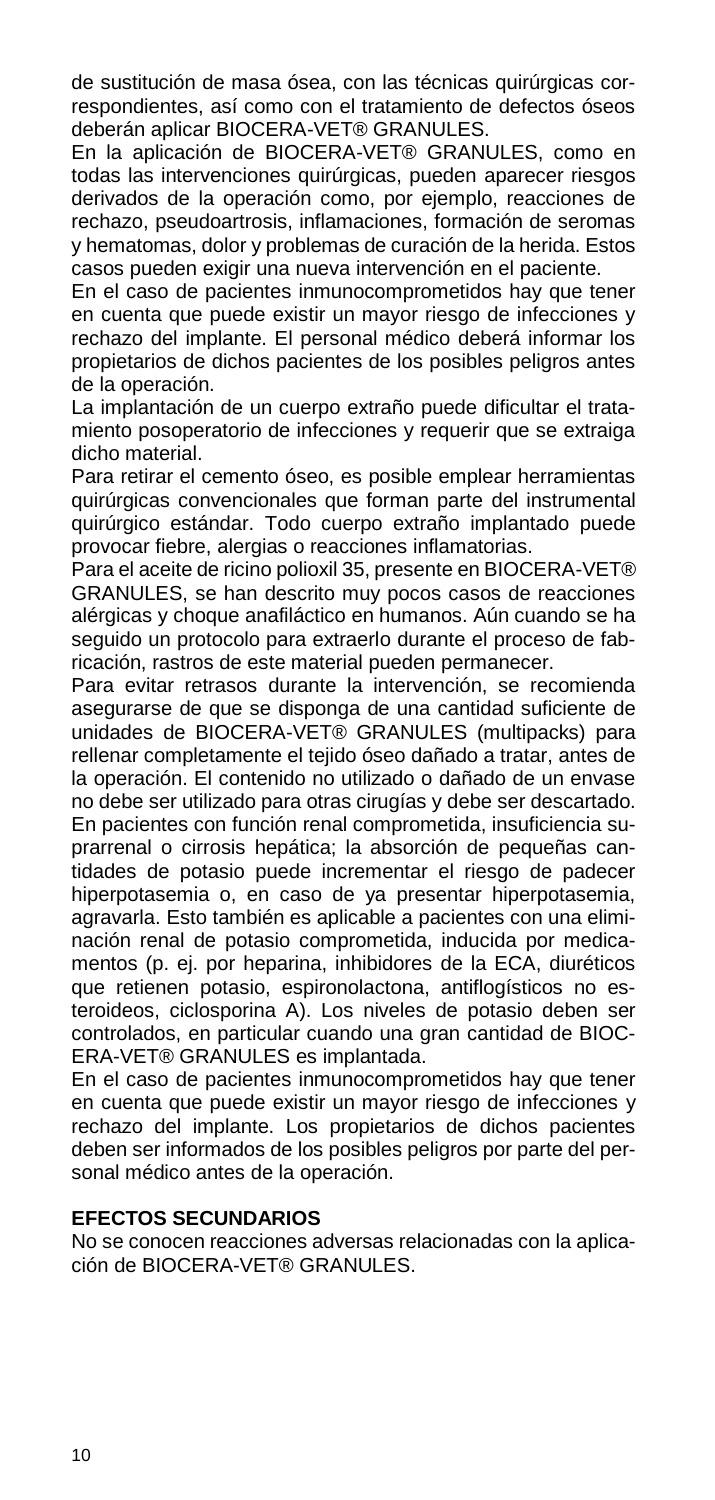#### **FABRICACIÓN Fabricante:**

## **INNOTERE**

biomaterial

INNOTERE GmbH Meissner Str. 191 01445 Radebeul **ALEMANIA** +49 351 2599 9410 www.innotere.de

## **Para TheraVet SA:** THERAVET

TheraVet 32/1, Avenue Jean Mermoz 6041 GOSSELIES BÉLGICA www.thera.vet

#### **Atención al cliente**

Correo: customerservice@thera.vet Teléfono: +32 71 96 00 44

## **SÍMBOLOS**

| Uso único                                   |
|---------------------------------------------|
| No aplicar si el envase estéril está dañado |
| Leer instrucciones antes de usar            |
| Fecha de caducidad                          |
| Estéril mediante rayos gamma                |
| No reesterilizar                            |
| Leer el instructivo                         |
| Sistema de doble barrera estéril            |
| Seguro para IRM                             |
| Fabricante                                  |
| Distribuidor                                |

Versión: 2022/05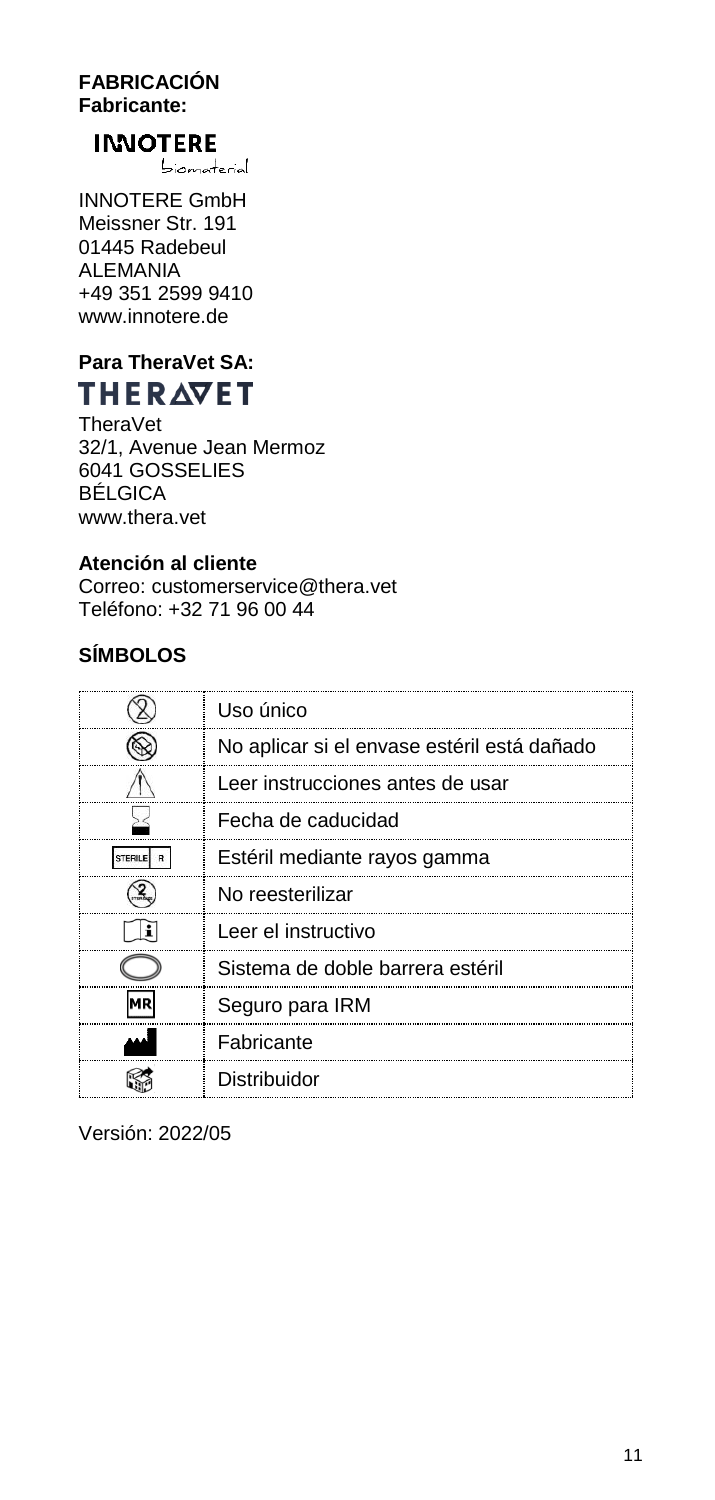### **fr - Instructions d'utilisation**

#### **DESCRIPTION**

**BIOCERA-VET® GRANULES** est un substitut osseux synthétique, poreux, biocompatible et biorésorbable recommandé pour le comblement de déficits osseux dans les parties du corps non porteuses de poids

BIOCERA-VET® GRANULES est un produit stérile à usage unique. BIOCERA-VET® GRANULES est disponible en différents volumes et est présenté en sachets individuels.

#### **COMPOSITION**

BIOCERA-VET® GRANULES est un substitut osseux minéral et poreux à base de phosphates de calcium fabriqués de manière synthétique. Les phosphates de calcium se présentent dans les phases principales sous forme de α-tricalcium phosphate et d'hydroxylapatite microcristalline déficient en calcium (CDHA). La phase secondaire est composée d'hydrogénophosphates de calcium (monétites) et de carbonates de calcium (calcites). Le produit de réaction final (CDHA) correspond en grande partie, dans sa composition chimique et dans sa structure cristalline, aux composants minéraux de l'os naturel.

#### **INDICATIONS**

BIOCERA-VET® GRANULES est un substitut osseux synthétique et poreux recommandé pour le comblement les déficits osseux non infectés chez les animaux de compagnie.

#### **ESPÈCES CIBLES**

BIOCERA-VET® GRANULES est destiné au comblement des déficits osseux en complément des chirurgies osseuses chez les chiens et les chats.

#### **DOMAINES D'APPLICATION**

BIOCERA-VET® GRANULES est destiné au comblement ou à la reconstruction des déficits osseux dans les parties du corps non porteuses de poids ou au comblement de déficits osseux qui ont été suffisamment stabilisés par des mesures adaptées. Ses domaines d'applications sont :

- Les fractures avec perte de substance osseuse, telles que fractures du tibia, de l'ulna ou de l'humérus.
- Les fusions osseuses au niveau articulaire l'arthrodèse du carpe ou du tarse par exemple.
- Les déficits osseux à la suite d'une résection osseuse, conséquence d'une ostéotomie correctrice de membres présentant une anomalie angulaire ou rotationnelle
- Les déficits osseux lors d'avancement de la tubérosité tibiale antérieure (TTA).
- Les déficits osseux consécutifs à la résection de tumeurs osseuses bénignes et de kystes.
- Les déficits osseux en chirurgie dentaire ou maxillo-faciale.
- Le comblement de cages intervertébrales.

BIOCERA-VET® GRANULES doit être appliqué dans une base osseuse bien vascularisée et non infectée uniquement afin de favoriser la formation de nouvelle substance osseuse.

Une fixation suffisante doit garantir une réduction et une stabilisation correcte des fractures. BIOCERA-VET® GRANULES est un matériel implantable à usage unique.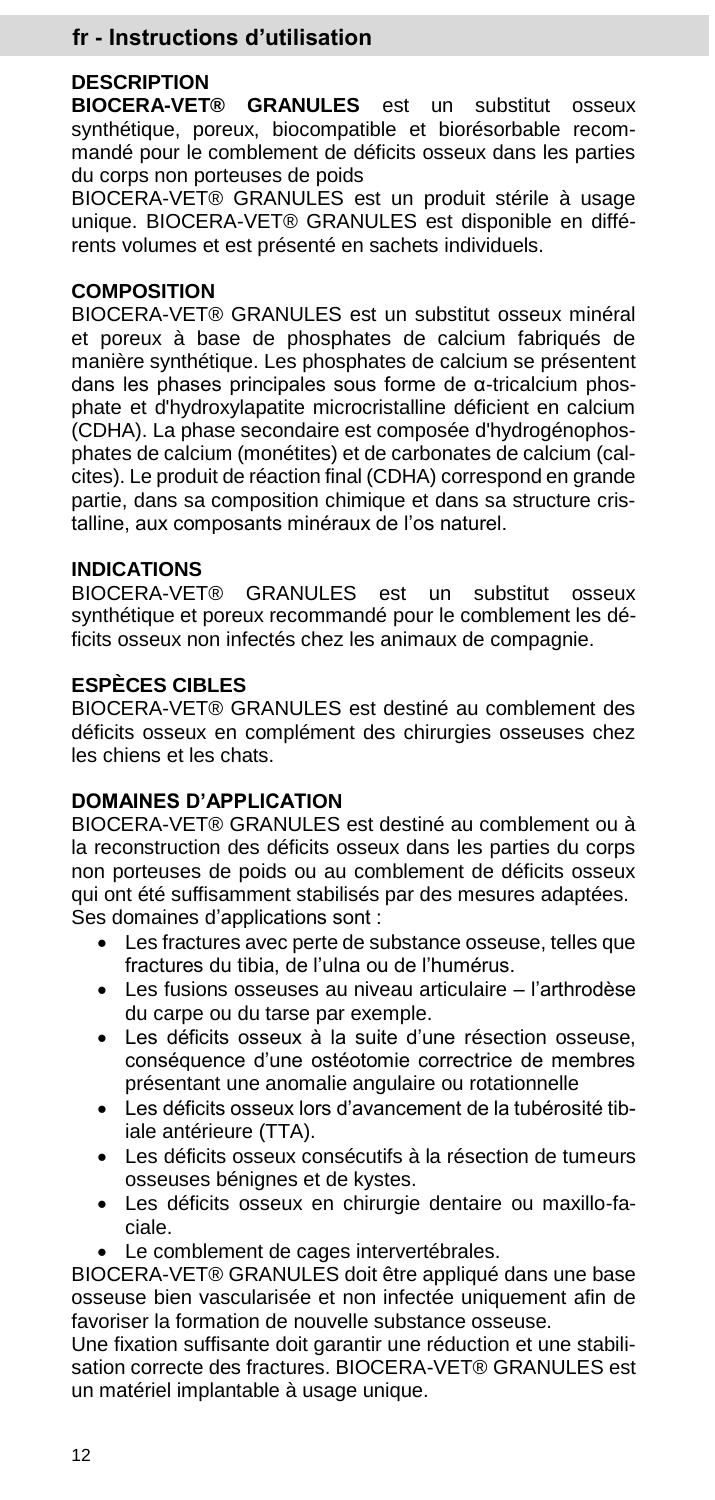#### **UTILISATION**

BIOCERA-VET® GRANULES est un produit implantable destiné à une utilisation lors de chirurgies ouvertes.

BIOCERA-VET® GRANULES est présenté sous conditionnement stérile et prêt à l'emploi.

Lors de la chirurgie, BIOCERA-VET® GRANULES peut être associé au cours de l'opération à des substances autologues ou allogéniques en particulier du sang, des produits sanguins, de l'aspirat de moelle osseuse ou du tissu spongieux autologue. Dans de tels cas, une attention particulière doit être portée au respect des conditions aseptiques.

BIOCERA-VET® GRANULES ne doit être implanté qu'après un débridement suffisant du déficit osseux afin de garantir une base osseuse saine. Le déficit doit être entièrement comblé afin d'obtenir un contact osseux direct entre BIOCERA-VET® GRANULES et l'os environnant. S'il n'est pas possible de combler entièrement le déficit avec BIOCERA-VET® GRANULES seul, les zones restantes peuvent être comblées avec de la substance osseuse autologue ou allogénique.

BIOCERA-VET® GRANULES est résorbé et est remplacé par les propres tissus du corps. Du matériau résiduel peut être visible sur les radiographies jusqu'à 12 mois. Une résorption incomplète n'altère pas la fonction de comblement de déficits osseux. Aussi, la vitesse de formation de nouvelle substance osseuse n'est pas affectée.

#### **POSOLOGIE**

BIOCERA-VET® GRANULES est disponible dans les tailles et volumes suivants:

| Tailles des granules | <b>Volumes</b>  |
|----------------------|-----------------|
|                      | 5 x 1 cc        |
| 500-710 um           | $3 \times 3$ cc |
|                      | $3 \times 5$ cc |

La quantité de BIOCERA-VET® GRANULES nécessaire au comblement d'un déficit osseux dépend de la taille du site. Il n'existe aucune limitation quant à la quantité de granules qui peut être utilisée.

#### **STÉRILISATION**

BIOCERA-VET® GRANULES est un dispositif médical stérile. La stérilisation est réalisée au moyen de rayons gamma. En raison du risque de transmission d'infections et/ou de l'altération potentielle des propriétés du produit, BIOCERA-VET® GRA-NULES ne doit pas être nettoyé ou restérilisé.

BIOCERA-VET® GRANULES est destiné à un usage unique.

#### **STOCKAGE ET DURÉE DE CONSERVATION**

Aucune condition particulière de stockage ne doit être respectée. Il est recommandé de stocker BIOCERA-VET® GRAN-ULES dans un endroit sec à température ambiante.

S'agissant d'un dispositif médical stérile, l'emballage doit être protégé de toute détérioration afin d'éviter toute contamination du produit.

Si l'emballage de BIOCERA-VET® GRANULES est endommagé, le produit ne doit pas être utilisé.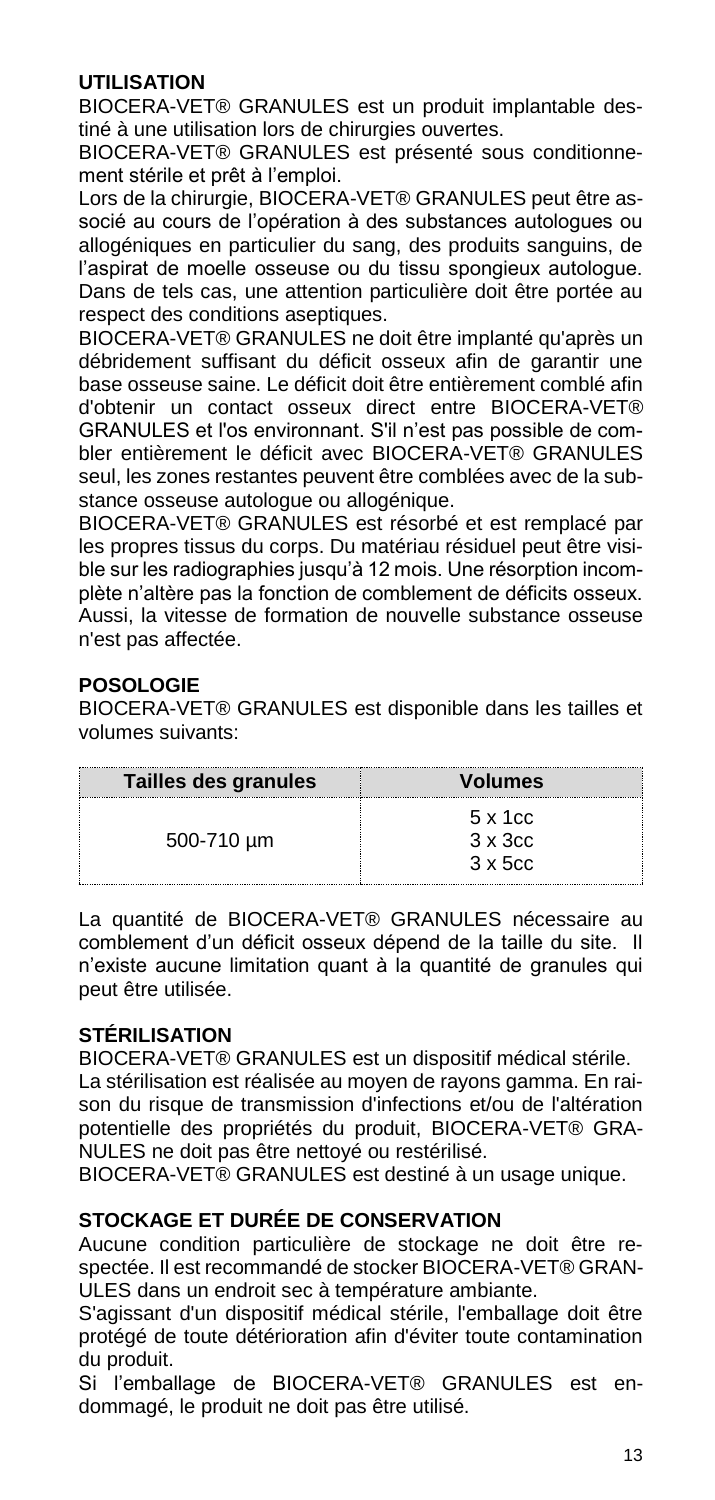La date de péremption est indiquée sur les étiquettes. Le produit ne doit plus être utilisé après cette date.

#### **INFORMATIONS SUPPLÉMENTAIRES**

Attention : la loi fédérale aux États-Unis limite l'utilisation de ce produit par ou sur l'ordre d'un vétérinaire qualifié. Exclusivement destiné aux animaux.

#### **ÉLIMINATION**

L'élimination d'un produit non ouvert ne nécessite aucune mesure particulière. Le matériau explanté ou contaminé doit être éliminé conformément aux pratiques hospitalières vétérinaires standardes.

#### **CONTRE-INDICATIONS**

BIOCERA-VET® GRANULES ne doit pas être utilisé en cas de:

- Infections aigües ou chroniques dans la zone d'implantation, par ex. ostéomyélite
- Déficits osseux au niveau des jointures ouvertes avec l'épiphyse
- Patients présentant un trouble connu du métabolisme du calcium, par ex. Hypercalcémie

BIOCERA-VET® GRANULES ne peut être utilisé qu'après avoir soigneusement pesé individuellement les risques et les bénéfices dans les cas:

- De troubles du métabolisme osseux
- D'endocrinopathies
- De thérapies immunosuppressives
- De thérapies simultanées avec des médicaments ayant un effet sur le métabolisme osseux
- De traitements simultanés avec des substances actives inhibitrices de la résorption osseuse (en particulier les biphosphonates, AINS – Anti-inflammatoires non stéroïdiens)

#### **UTILISATION PENDANT LA GROSSESSE ET L'AL-LAITEMENT**

Il n'existe aucune donnée clinique concernant l'utilisation de BI-OCERA-VET® GRANULES chez la femelle enceinte ou allaitante.

#### **UTILISATION CHEZ LES CHIOTS / CHATONS**

Il n'existe aucune donnée clinique concernant l'utilisation de BI-OCERA-VET® GRANULES chez les jeunes animaux.

Il n'existe aucune raison justifiant une limitation particulière de l'utilisation de BIOCERA-VET® GRANULES chez les jeunes patients.

#### **INTERACTIONS**

En cas de traitement simultané avec des principes actifs inhibiteurs de résorption (en particulier les biphosphonates, les traitements à long terme avec des AINS – anti-inflammatoires non stéroïdiens), un ralentissement de la résorption du produit ne peut être exclus, de même qu'un risque accru de fracture osseuses consécutives.

Aucune autre interaction avec d'autres dispositifs médicaux ou médicaments n'est connue, dans la mesure où ceux-ci n'ont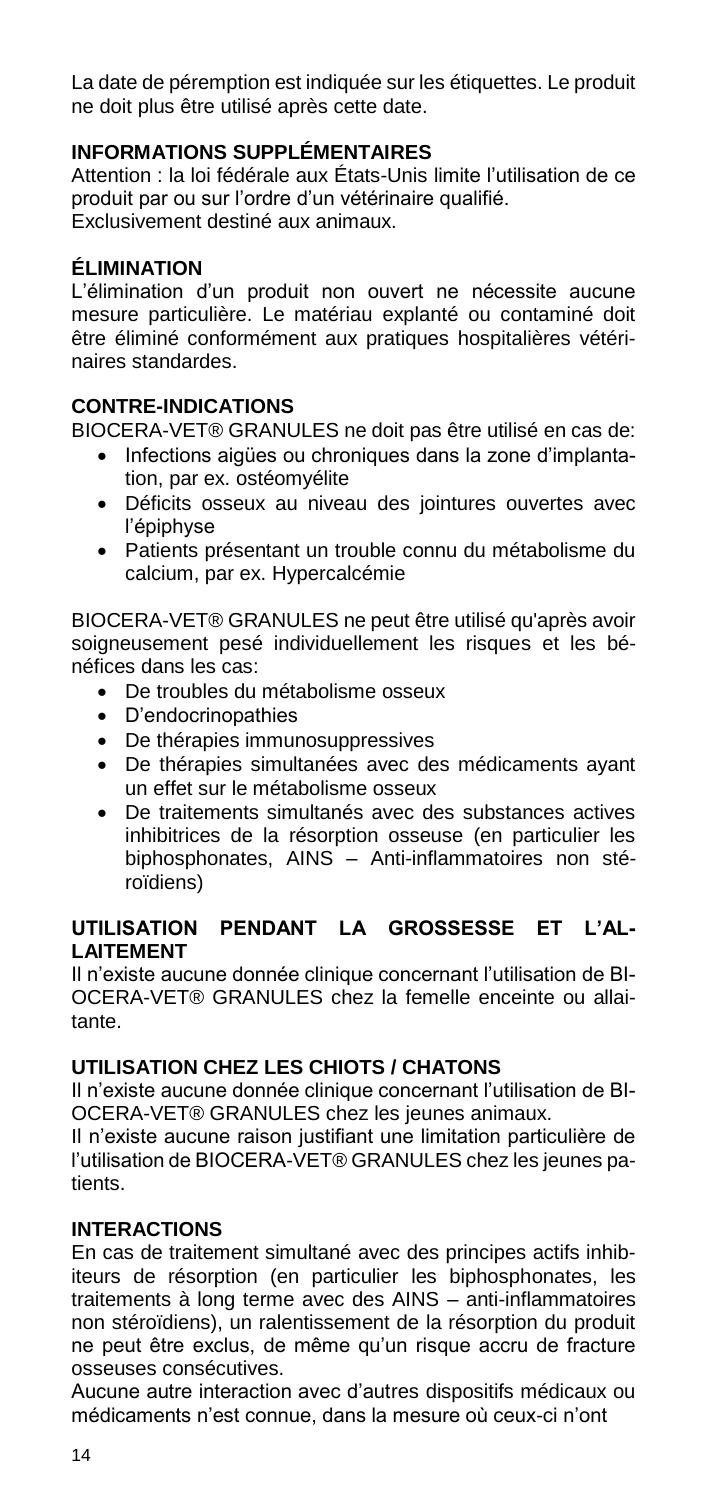pas d'effet direct sur le métabolisme osseux (voir Contre-indications). BIOCERA-VET® GRANULES est un substitut osseux non métallique, non conducteur et non magnétique, et ne présente donc aucun danger pour les IRM.

#### **MESURES DE PRECAUTIONS ET AVERTISSEMENTS**

L'utilisation de BIOCERA-VET® GRANULES est réservée aux professionnels qui, par leur formation, sont familiarisés avec la manipulation de substituts osseux et maîtrisent les techniques chirurgicales relatives au traitement des déficits osseux.

L'utilisation de BIOCERA-VET® GRANULES peut, comme dans toutes les interventions chirurgicales, être source de risques liés à l'opération, tels que des réactions de rejet, des pseudarthroses, des gonflements, une formation d'hématomes et de séromes, des douleurs et des troubles de la cicatrisation. Ces complications peuvent amener à pratiquer ultérieurement de nouvelles opérations.

Le traitement des infections post-opératoires peut être compliqué par la présence d'un corps étranger implanté et nécessiter le retrait de ce matériel.

Tout corps étranger implanté peut, en principe, entraîner de la fièvre ou des réactions allergiques ou inflammatoires.

De très rares cas de réactions allergiques et de chocs anaphylactiques ont été rapportés dans la littérature en association avec l'huile de ricin de polyoxyl 35 (macrogolgivcerol ricinoleate) contenue dans BIOCERA-VET® GRANULES. Malgré les étapes d'élimination prévues dans le processus de fabrication, des traces de cette substance peuvent subsister dans le produit. Afin d'éviter tout retard durant la procédure chirurgicale, il convient de s'assurer avant le début de l'opération que la quantité nécessaire de BIOCERA-VET® GRANULES soit disponible (nombre de sachets) afin de combler entièrement le déficit osseux. Tout sachet ouvert non utilisé ou endommagé doit être jeté et ne doit pas être utilisé.

Chez les patients atteints d'insuffisance rénale sévère, d'insuffisance de la glande surrénale ou de cirrhose du foie, même les plus faibles quantités de potassium absorbées en plus peuvent augmenter le risque d'hyperkaliémie ou aggraver une hyperkaliémie existante. Ceci est également valable pour les patients éliminant mal le potassium par voie rénale, à la suite de la prise de médicaments (par exemple héparine, inhibiteurs d'enzyme ECA, diurétiques d'épargne potassique, spironolactone, anti-inflammatoires non-stéroïdiens, cyclosporine A). Lorsque de grandes quantités de BIOCERA-VET® GRANULES doivent être injectées, le taux de potassium dans le sang devrait être surveillé.

Les patients ayant un système immunitaire affaibli présentent un risque plus élevé d'infections et d'échec de l'implantation. Le personnel médical spécialisé devrait informer les propriétaires de ces patients des risques possibles avant l'opération.

#### **EFFETS INDÉSIRABLES**

Aucun effet indésirable lié à l'utilisation de BIOCERA-VET® GRANULES n'est connu.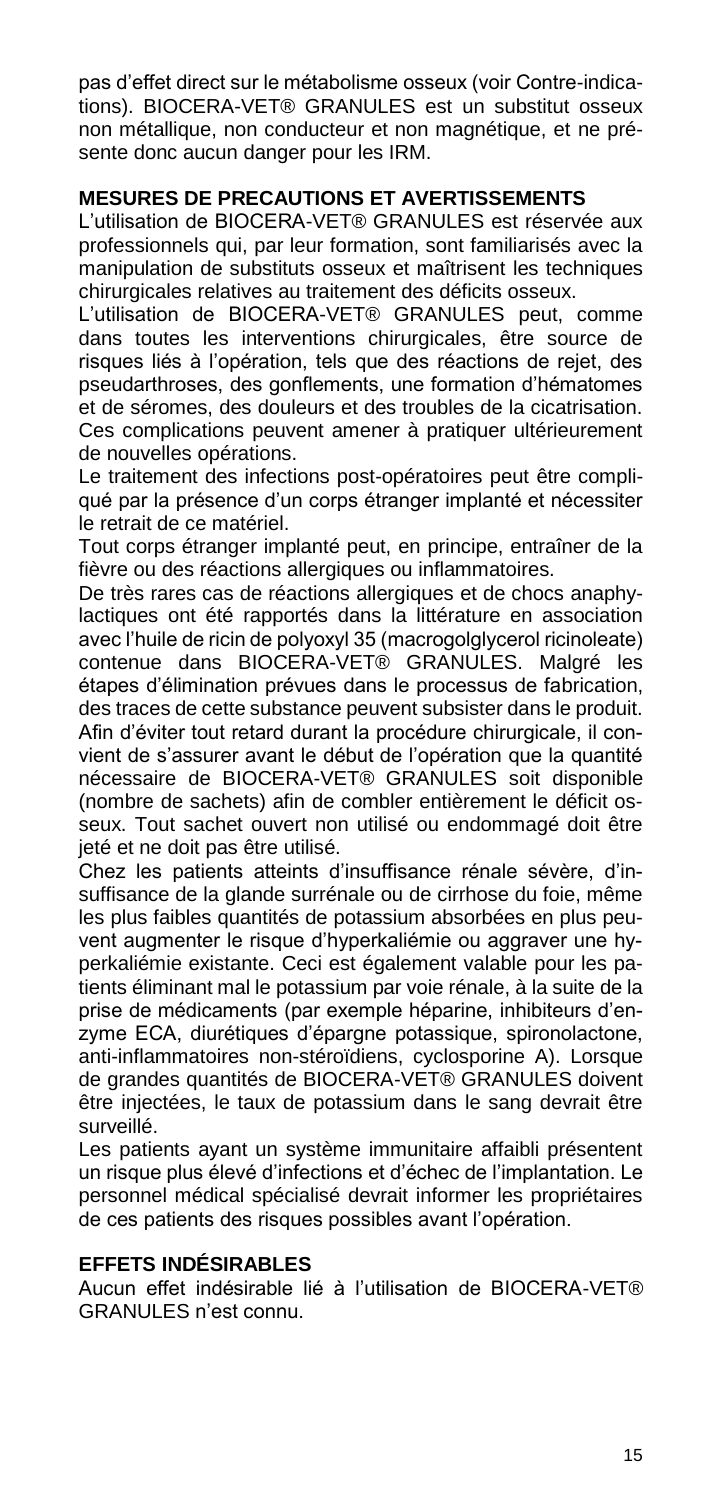#### **FABRICATION Fabriqué par :**

## **INNOTERE**

biomaterial

INNOTERE GmbH Meissner Str. 191 01445 Radebeul ALLEMAGNE +49 351 2599 9410 www.innotere.de

## **Pour TheraVet SA :** THERAVET

TheraVet SA 32/1, Avenue Jean Mermoz 6041 Gosselies BELGIQUE www.thera.vet

### **Service Clients**

E-mail : customerservice@thera.vet Téléphone : +32 71 94 00 44

#### **SYMBOLES**

| Ne par réutiliser, usage unique                                     |
|---------------------------------------------------------------------|
| Ne pas utiliser si l'emballage stérile est en-<br>dommagé ou ouvert |
| Avertissement : précautions ou restrictions<br>d'utilisation        |
| Date de péremption                                                  |
| Stérilisation par irradiation                                       |
| Ne pas restériliser                                                 |
| Consulter le manuel d'utilisation                                   |
| Double protection stérile                                           |
| Sans danger pour les IRM                                            |
| Fabricant                                                           |
| Distributeur                                                        |

Version: 2022/05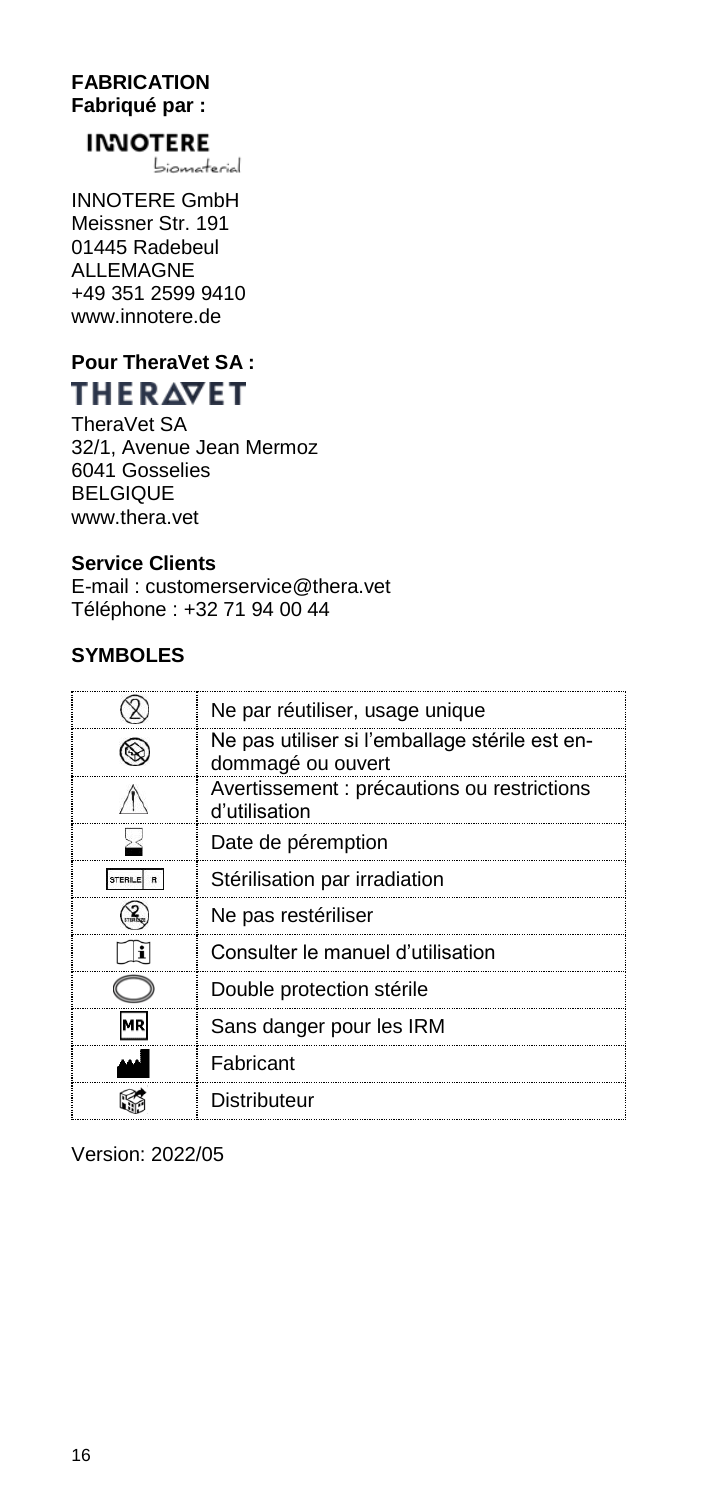## **de - Gebrauchsanweisung**

#### **BESCHREIBUNG**

**BIOCERA-VET® GRANULES** ist ein synthetisches, poröses, biokompatibles und bioresorbierbares Knochenersatzmaterial zum Auffüllen von nicht lasttragenden Knochendefekten. BIO-CERA-VET® GRANULES ist ein steriles Einmalprodukt. BIO-CERA-VET® GRANULES ist in verschiedenen Mengen erhältlich und wird in Mehrfachpackungen angeboten.

#### **ZUSAMMENSETZUNG**

BIOCERA-VET® GRANULES ist ein poröses, mineralisches Knochenersatzmaterial aus synthetisch hergestellten Calciumphosphaten. Die Calciumphosphatphasen bestehen aus mikrokristallinem, calciumdefizientem Hydroxylapatit (CDHA) und Alpha-Tricalciumphosphat (α-TCP), die Hauptphasen darstellen. Die Nebenphase besteht aus Calciumhydrogenphosphat (Monetit) und Calciumcarbonat (Calcit). Die chemische Zusammensetzung und die kristalline Struktur des Reaktionsendprodukts (CDHA) entsprechen weitgehend den mineralischen Bestandteilen des natürlichen Knochens.

#### **INDIKATIONEN**

BIOCERA-VET® GRANULES ist ein synthetisches, poröses Knochenersatzmaterial zum Auffüllen von nicht-infizierten Knochendefekten bei Haustieren.

#### **ZIELTIERARTEN**

BIOCERA-VET® GRANULES ist zur Auffüllung von Knochenhohlräumen bei Hunden und Katzen als Ergänzung des chirurgischen Eingriffs bestimmt.

#### **ANWENDUNGSGEBIETE**

BIOCERA-VET® GRANULES ist für die Auffüllung oder Rekonstruktion von nicht lasttragenden Knochendefekten bestimmt bzw. zur Auffüllung von Knochendefekten, die mittels geeigneter Maßnahmen ausreichend stabilisiert sind.

Anwendungsgebiete sind insbesondere:

- Knochenbrüche mit Knochendefekt, z. B. Frakturen des Schienbeins, der Elle oder des Oberschenkels
- Knochenversteifung auf Gelenkebene Arthrodese z.B. Karpal- oder Fußwurzelgelenk
- Knochendefekte nach Knochenresektion als Korrekturosteotomie bei Winkel- oder Rotationsdeformität der Gliedmaßen
- Knochendefekt nach Tuberositas tibiae (TTA)
- Knochendefekte nach Resektion von gutartigen Knochentumoren oder Knochenzysten
- Auffüllung von Knochendefekten in der Mund-, Kiefer- und **Gesichtschirurgie**
- Füllung von Wirbelsäulenkäfigen

BIOCERA-VET® GRANULES darf nur in gut vaskularisierten und nicht infizierten Knochen eingebracht werden, um eine Knochenneubildung zu gewährleisten. Eine korrekte Reposition und Stabilisierung der Fraktur ist durch eine geeignete Fixierung zu gewährleisten.

BIOCERA-VET® GRANULES ist ein Einmalprodukt.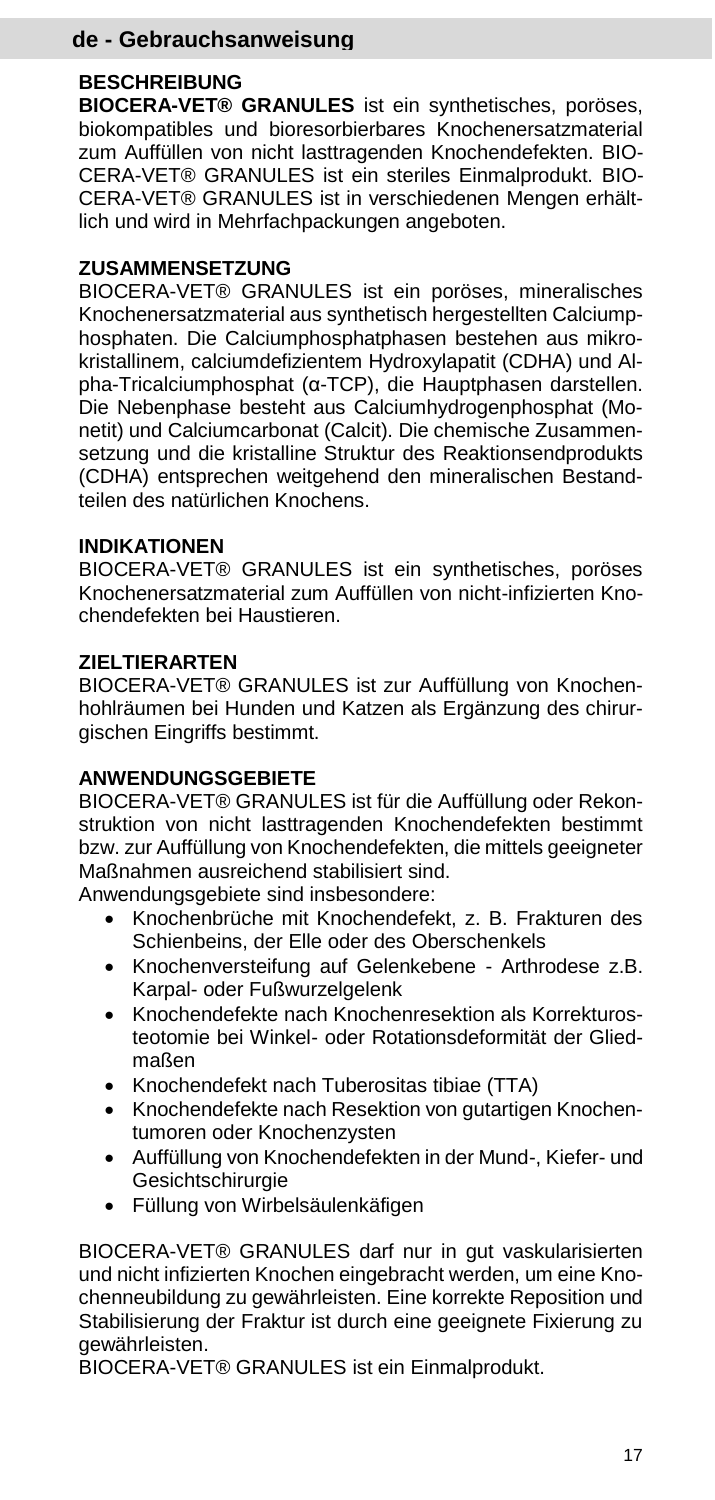#### **GEBRAUCHSANWEISUNG**

BIOCERA-VET® GRANULES ist ein implantierbares Produkt und für den Einsatz bei der offenen chirurgischen Anwendung bestimmt. Die Verpackung von BIOCERA-VET® GRANULES enthält das sterile, gebrauchsfertige Produkt.

BIOCERA-VET® GRANULES kann intraoperativ mit allogenem oder autologem Material, insbesondere mit Blut, Blutprodukten, Knochenmarkaspirat oder autologer Spongiosa kombiniert werden. In diesen Fällen sollte besonders auf die Einhaltung aseptischer Bedingungen geachtet werden.

BIOCERA-VET® GRANULES dürfen nur nach ausreichendem Débridement des Knochendefekts implantiert werden, um ein vitales Knochenlager zu schaffen. Der Defekt sollte vollständig aufgefüllt werden, um einen direkten knöchernen Kontakt zwischen BIOCERA-VET® GRANULES und dem umgebenden Knochen zu gewährleisten. Ist eine vollständige Auffüllung des Defekts mit BIOCERA-VET® GRANULES allein nicht möglich, können die verbleibenden Defektstellen mit autologem Knochen oder allogenen Materialien aufgefüllt werden.

BIOCERA-VET® GRANULES wird resorbiert und durch körpereigenen Knochen ersetzt. Materialreste können noch bis zu 12 Monaten auf Röntgenbildern sichtbar sein. Eine unvollständige Resorption stellt keine Beeinträchtigung seiner Funktion als Defektfüller dar. Die Geschwindigkeit der Knochenneubildung wird nicht beeinträchtigt.

#### **DOSIERUNG UND ANWENDUNG**

BIOCERA-VET® GRANULES ist in folgenden Granulatgrößen und Mengen erhältlich:

| Granulatgröße | <b>Inhalt</b>                      |
|---------------|------------------------------------|
| 500-710 um    | $5 \times 1$ cc<br>$3 \times 3$ cc |
|               | $3 \times 5c$                      |

Für die Implantation von BIOCERA-VET® GRANULES gibt es keine Dosisobergrenze. Die zum Auffüllen eines Defektes notwendige Menge an BIOCERA-VET® GRANULES ist von der Defektgröße abhängig.

#### **STERILISIERUNG**

BIOCERA-VET® GRANULES ist ein steriles Medizinprodukt. Die Sterilisierung erfolgt durch Gamma-Bestrahlung. Aufgrund der Gefahr einer Infektionsübertragung und/oder einer möglichen Beeinträchtigung der Produkteigenschaften darf BIO-CERA-VET® GRANULES nicht gereinigt oder resterilisiert werden. BIOCERA-VET® GRANULES ist nur für den einmaligen Gebrauch bestimmt.

#### **LAGERUNG UND HALTBARKEIT**

Es müssen keine besonderen Lagerungsbedingungen beachtet werden. Es wird empfohlen, BIOCERA-VET® GRANULES an einem trockenen Ort bei Raumtemperatur zu lagern. Da es sich um ein steriles Medizinprodukt handelt, muss die Verpackung vor Beschädigungen geschützt werden, um eine Kontamination des Produktes selbst zu vermeiden.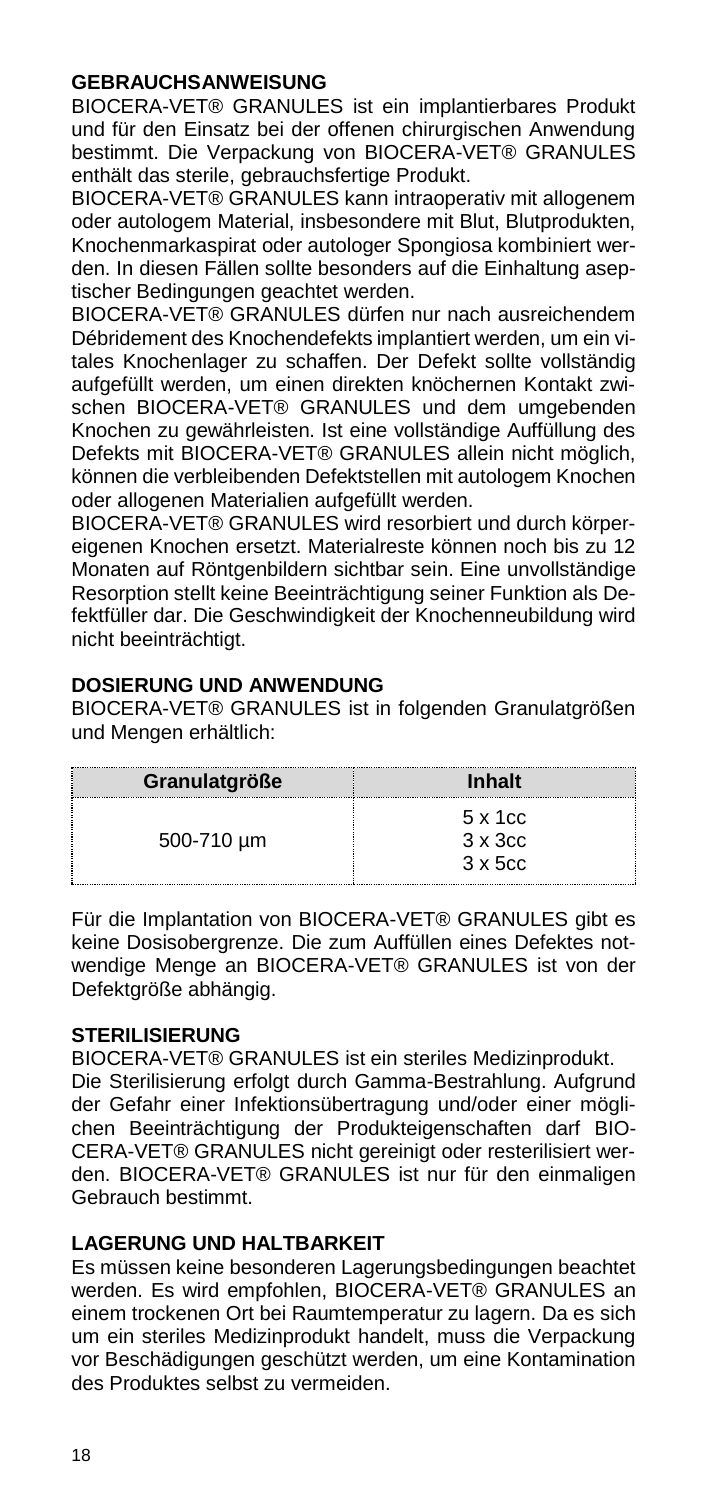BIOCERA-VET® GRANULES aus beschädigten Verpackungen dürfen nicht verwendet werden.

Das Verfalldatum ist auf den Etiketten angegeben. Nach diesem Datum darf das Produkt nicht mehr verwendet werden.

#### **ZUSÄTZLICHE INFORMATIONEN**

Achtung! Laut Bundesgesetz (USA) darf dieses Produkt nur von einem lizenzierten Tierarzt oder auf dessen Anordnung hin verwendet werden.

Nur zur Verwendung bei Tieren.

#### **ENTSORGUNG**

Für ungeöffnete Produkte sind keine besonderen Entsorgungsvorschriften zu beachten. Explantiertes oder kontaminiertes Material muss gemäß dem üblichen Entsorgungsverfahren der Tierarztpraxis entsorgt werden.

#### **KONTRAINDIKATIONEN**

BIOCERA-VET® GRANULES ist nicht anzuwenden bei:

- akuten oder chronischen Infektionen an der Implantationsstelle, z. B. Osteomyelitis
- Knochendefekten im Bereich der offenen Epiphysenfuge
- Patienten mit bekannten Störungen des Kalziumstoffwechsels, z. B. Hyperkalzämie

BIOCERA-VET® GRANULES darf nur nach sorgfältiger Nutzen-Risiko-Abwägung angewendet werden bei:

- Störungen des Knochenstoffwechsels
- Endokrinopathien
- **•** einer immunsuppressiven Therapie
- bei gleichzeitiger Therapie mit Arzneimitteln, die den Knochenstoffwechsel beeinflussen
- gleichzeitiger Behandlung mit resorptionshemmenden Wirkstoffen (insbesondere Bisphosphonate, Langzeitbehandlungen mit NSAIDs - nichtsteroidale Antirheumatika)

#### **ANWENDUNG WÄHREND TRÄCHTIGKEIT ODER LAKTA-TION**

Es wurden keine Studien an trächtigen oder säugenden Tieren durchgeführt.

#### **ANWENDUNG BEI WELPEN**

Es wurden keine Studien an Welpen durchgeführt. Es sind keine Gründe bekannt, die die Anwendung bei Jungtieren einschränken würden.

#### **WECHSELWIRKUNGEN**

Wird der Patient gleichzeitig mit resorptionshemmenden Wirkstoffen (insbesondere Bisphosphonate, NSAIDs - nicht-steroidale Antirheumatika) behandelt, ist davon auszugehen, dass die Resorption des Implantatmaterials verlangsamt wird. Ein erhöhtes Risiko eines späteren Knochenbruchs kann nicht ausgeschlossen werden.

Weitere Wechselwirkungen mit anderen Medizinprodukten oder Arzneimitteln sind nicht bekannt, sofern diese keinen direkten Einfluss auf den Knochenstoffwechsel haben (siehe Kontraindikationen).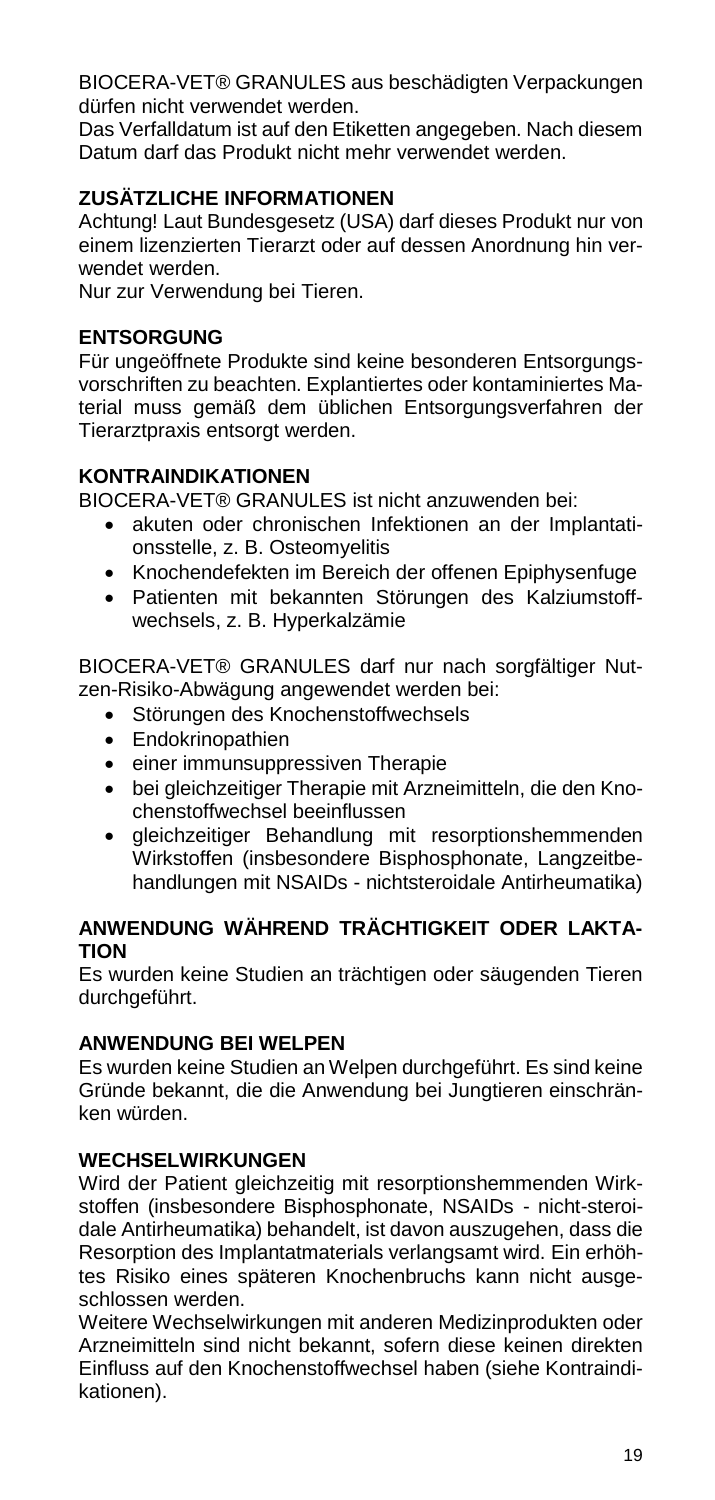BIOCERA-VET® GRANULES ist nicht metallisch, nicht leitend und nicht magnetisch und wird daher als MRT-sicher eingestuft.

#### **VORSICHTSMAßNAHMEN UND WARNUNGEN**

Der Einsatz von BIOCERA-VET® GRANULES ist Fachleuten vorbehalten, die aufgrund ihrer Ausbildung mit dem Umgang mit Knochenersatzmaterialien, den entsprechenden Operationstechniken sowie der Behandlung von Knochendefekten vertraut sind.

Bei der Anwendung von BIOCERA-VET® GRANULES können, wie bei allen chirurgischen Eingriffen, operationsbedingte Risiken auftreten, insbesondere Abstoßungsreaktionen, Pseudarthrosen, Schwellungen, Serom- und Hämatombildung, Schmerzen und Wundheilungsstörungen. In der Folge können Revisionsoperationen notwendig werden.

Die Behandlung von postoperativen Infektionen kann durch das Vorhandensein eines implantierten Fremdkörpers erschwert werden und es kann sich als notwendig erweisen, das implantierte Material zu entfernen.

Jeder implantierte Fremdkörper kann zu Fieber, allergischen Reaktionen oder Entzündungen führen.

In der Literatur sind sehr seltene Fälle von allergischen Reaktionen und anaphylaktischem Schock auf den Bestandteil Macrogolglycerolricinoleat Ph. Eur. beschrieben, der bei der Herstellung von BIOCERA-VET® GRANULES verwendet wird. Trotz der Maßnahmen zur Entfernung dieser Substanz während des Herstellungsprozesses können Spuren dieser Substanz im Produkt enthalten sein.

Um Verzögerungen während des chirurgischen Eingriffs zu vermeiden, sollte vor der Behandlung sichergestellt werden, dass eine ausreichende Anzahl von BIOCERA-VET® GRANULES Einheiten, z.B. in Form von Multipacks, zur Verfügung steht, um den Knochendefekt vollständig aufzufüllen. Nicht verbrauchter Inhalt geöffneter oder beschädigter Packungen darf nicht für weitere Operationen verwendet werden und ist zu verwerfen.

Bei Patienten mit stark eingeschränkter Nierenfunktion, Nebenniereninsuffizienz oder Leberzirrhose kann die zusätzliche Einnahme geringer Kaliummengen die Gefahr einer Hyperkaliämie erhöhen bzw. eine bestehende Hyperkaliämie verstärken. Dies gilt auch für Patienten mit verminderter renaler Kaliumausscheidung durch die Einnahme von Arzneimitteln (z. B. Heparin, ACE-Hemmer, kaliumsparende Diuretika, Spironolacton, nichtsteroidale Antirheumatika, Cyclosporin A). Insbesondere bei der Anwendung großer Mengen von implantierten BIO-CERA-VET® GRANULES muss der Serumkaliumspiegel überwacht werden.

Bei Patienten mit geschwächtem Immunsystem besteht ein erhöhtes Risiko für Infektionen und Implantatverlust. Die Besitzer solcher Patienten müssen vom medizinischen Personal vor der Operation über die möglichen Risiken informiert werden.

#### **NEBENWIRKUNGEN**

Es sind keine schwerwiegenden Nebenwirkungen bekannt, die auf die Verwendung von BIOCERA-VET® GRANULES zurückzuführen sind.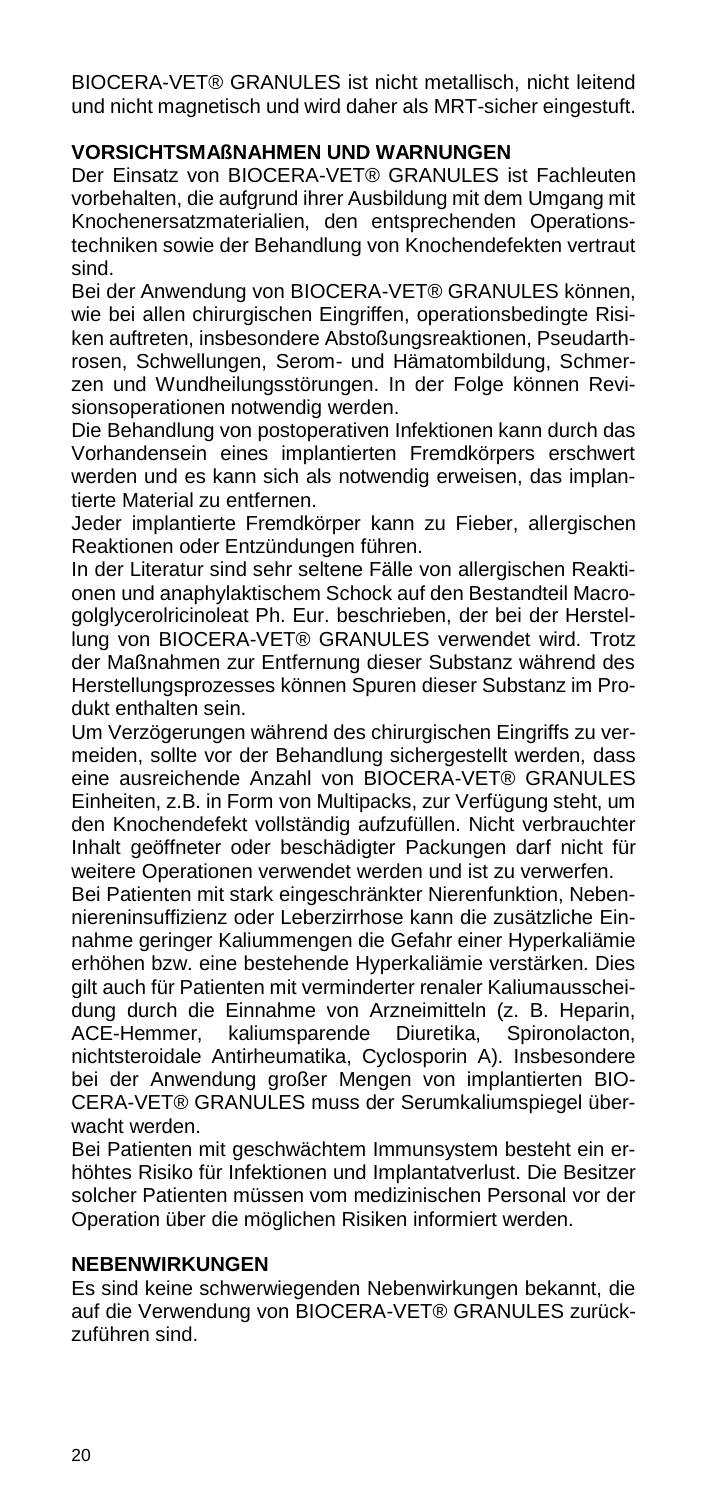#### **HERSTELLER Hergestellt durch:**

## **INNOTERE**

biomaterial

INNOTERE GmbH Meissner Str. 191 01445 Radebeul Deutschland +49 351 2599 9410 www.innotere.de

## **Für TheraVet SA: THERAVET**

TheraVet 32/1, Avenue Jean Mermoz 6041 GOSSELIES BELGIEN www.thera.vet

#### **Kundenservice:**

E-Mail: customerservice@thera.vet Tel.: +32 71 96 00 44

#### **SYMBOLE**

| Nicht wiederverwenden                            |
|--------------------------------------------------|
| Bei beschädigter Verpackung nicht verwen-<br>den |
| Achtung, Begleitdokumente beachten               |
| Verwendbar bis                                   |
| Sterilisierung durch Gammabestrahlung            |
| Nicht erneut sterilisieren                       |
| Gebrauchsanweisung beachten                      |
| Doppelte Sterilbarriere                          |
| MR sicher                                        |
| Hersteller                                       |
| Distributor                                      |

Stand: 2022/05